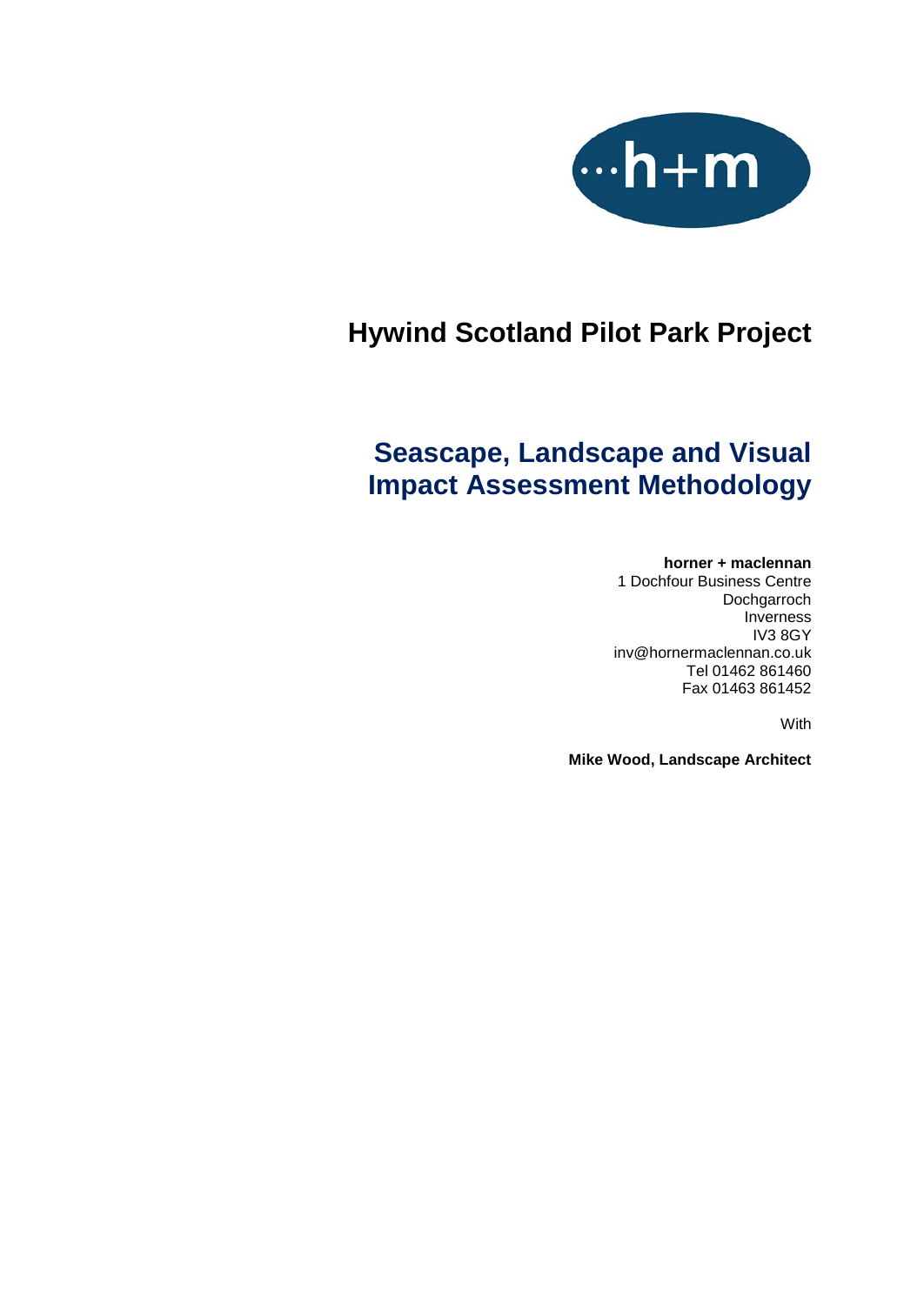#### **1 Introduction**

The aim of the Seascape, Landscape and Visual Assessment process is to identify, predict and evaluate significant effects on particular elements of the seascape, landscape and visual resources arising from the proposed development.

Landscape is defined in the European Landscape Convention (Council of Europe 2000) as "an area, as perceived by people, whose character is the result of the action and interaction of natural and/or human factors. The term does not mean just special or designated landscapes and it does not only apply to the countryside. Landscape can mean a small patch of urban wasteland as much as a mountain range and an urban park as much as an expanse of lowland plain. It results from the way that different components of our environment - both natural (the influences of geology, soils, climate, flora and fauna) and cultural (the historical and current impact of land use, settlement, enclosure and other human interventions) interact together and are perceived by us.'

"Offshore Renewables – guidance on assessing the impact on coastal landscape and seascape" SNH (2012a) defines seascape as relating 'to the visual and physical conjunction of land and sea which combines maritime, coast and hinterland character.'

### **2 SLVIA methodology**

The methodology for the current study is based primarily on "Offshore Renewables – guidance on assessing the impact on coastal landscape and seascape" (SNH 2012a) which outlines a coherent approach building on a number of earlier existing sources including "Guidance for Landscape/Seascape Capacity for Aquaculture" (SNH 2008).

These in turn are founded on the principles of landscape and visual assessment established in the seminal series of guidance publications produced under the joint auspices of the Landscape Institute and Institute of Environmental Management and Assessment. A third edition of these has recently been published: "Guidelines for Landscape and Visual Assessment 3rd Edition" Landscape Institute and Institute of Environmental Management and Assessment 2013 (GLVIA3), and this updated guidance is reflected in the methods outlined below. GLVIA3 stresses that the definition of landscape from the European Landscape Convention includes seascapes and marine environments; accordingly the fundamental process of assessment is unaltered.

In summary, this process includes the following key stages:

- Definition of Study Area;
- Confirmation of Scope;
- Description of Baseline;
- Assessment of Effects;
- Design input and Mitigation;
- Reporting of significant residual effects.

The stages are described in further detail below.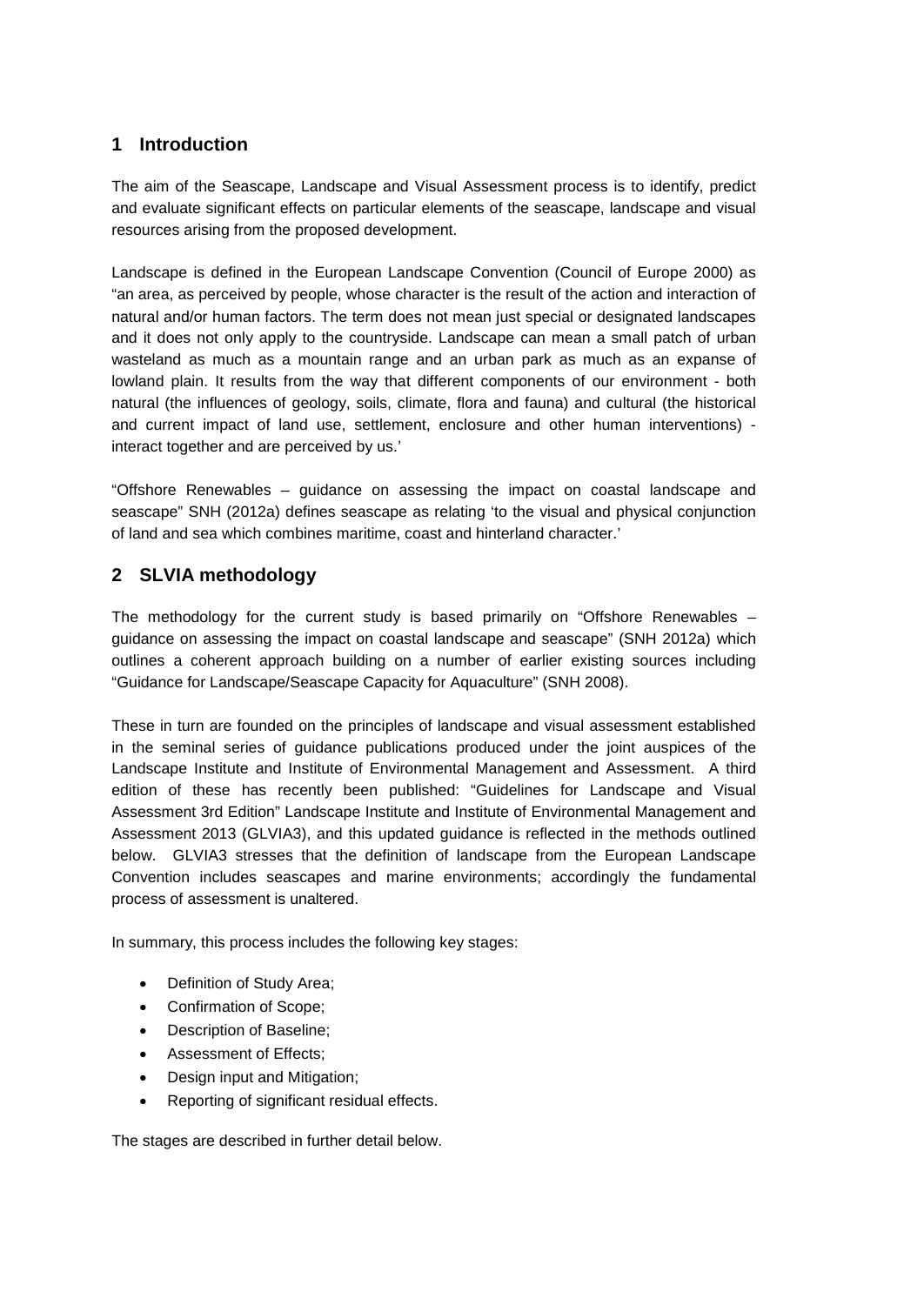# **3 STAGE 1: DEFINITION OF STUDY AREA**

The proposed Study Area on which the will SLVIA focus will extend to include all areas from within which significant seascape, landscape and visual effects (as defined by EIA Regulations) are most likely to occur (this area will change as final sites are identified). The boundary which defines the Study Area was selected on a realistic and pragmatic basis, based on Zone of Theoretical Visibility (ZTV) mapping.

The Study Area boundary has been provisionally determined as: 35 km radius from the edge of the offshore development site boundary (current base case is for the Pilot Park to be located in the northern section of the Agreement for Lease (AfL) area (north of the BP pipelines).

It should be noted that this methodology is applicable to the assessment of potential effects from the presence of the offshore wind turbines only. Statoil is currently negotiating the scope of the environmental studies that are required to support the onshore planning application (minor application) and any required onshore work will be undertaken separately to the offshore impact assessment.

# **4 STAGE 2: CONFIRMATION OF SCOPE**

This stage includes:

o Summary of the key points that Marine Scotland (MS), Joint Nature Conservation Committee (JNCC), Aberdeenshire Council (AC) and Scottish Natural Heritage (SNH) wish to see addressed by the SLVIA, including meeting to agree viewpoints if required.

# **5 STAGE 3: DESCRIPTION OF BASELINE**

This stage includes:

- o A desk study to establish the existing conditions, including the seascape, landscape and visual resources of the study area, and initial mapping of Zones of Theoretical Visibility (ZTVs) for the offshore Project components;
- o Field survey work, initially at strategic/reconnaissance level and later at detailed level, to verify the important seascape, landscape, and visual characteristics of the area highlighted by the desk study; and
- o Identification of key seascape, landscape, and visual receptors.

#### 5.1.1 Seascape Baseline

Baseline seascape character will be described by reference to: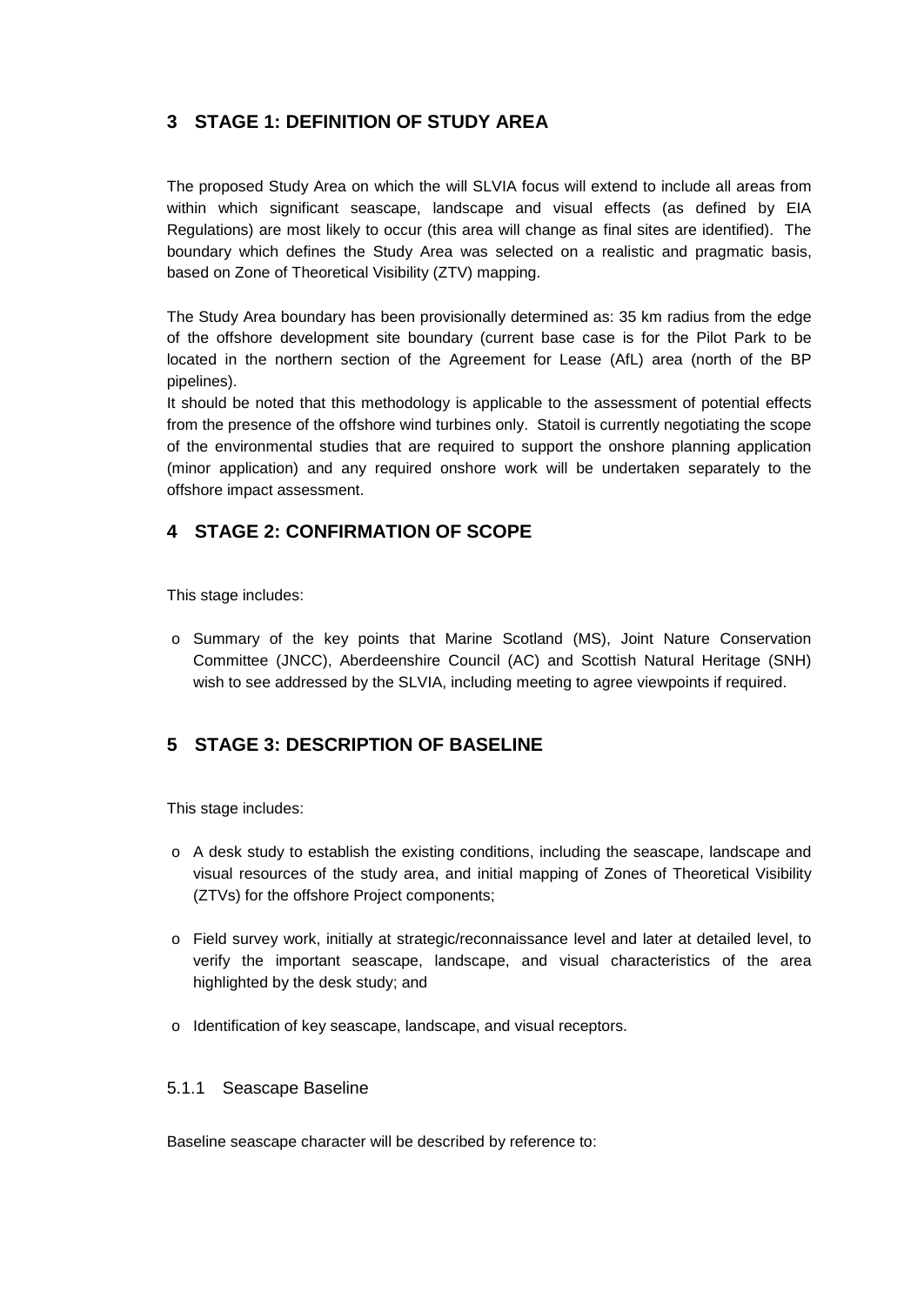- o Seascape Character Types: as already identified at national level, derived from SNH Commissioned Report No.103 (1997) and No. 102 (1998);
- o Coastal Character Areas (CCAs): to be identified in accordance with the method in SNH Commissioned Reports No. 37 (2007), reflecting both a consistency in overall character at a broad scale or known geographical area; and
- o Coastal Character Areas (CCAs): to be identified in accordance with the method in SNH Commissioned Report No.215 (2007), by further subdivision into areas of Local Coastal Character Areas (LCCAs) with distinct coastal character, by examining coastal characteristics and issues which may include: maritime influences, character of the coastal edge and immediate hinterland, and experience of wildness.

The key seascape receptors (the components of the seascape that are likely to be affected by the proposal) will be identified from the above descriptions and will include:

- o Overall seascape character and key characteristics;
- o Particular coastal elements and features; and
- o Specific aesthetic or perceptual qualities.

#### 5.1.2 Landscape Baseline

- o Baseline landscape character will be described by reference to the Landscape Character Types identified in the existing published SNH assessment reports.
- $\circ$  Designated landscapes within the Study Area will be identified and described.
- o The landscape baseline information will reflect a full understanding of the historic characteristics of the landscape, in consultation with the cultural heritage specialists ORCA.

The key landscape receptors (the components of the landscape that are likely to be affected by the proposal) will be identified from the above descriptions and will include:

- o Overall landscape character and key characteristics;
- o Individual landscape elements or features; and
- o Specific aesthetic or perceptual qualities.

The scale of mapping to be used in the assessment process has been determined as 1:50000, in accordance with guidance in SNH 2008.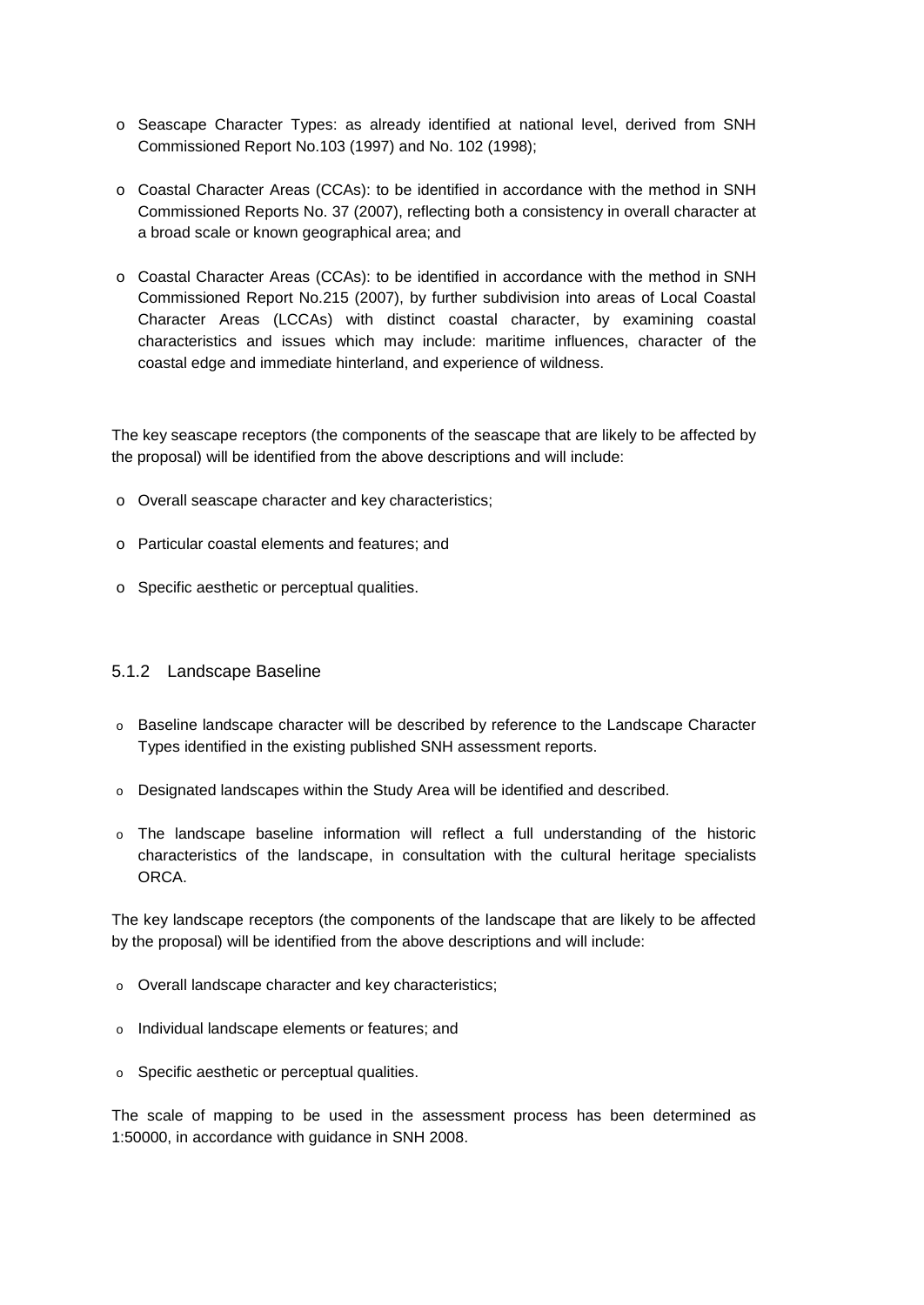#### Visual Baseline

The baseline studies for visual effects will establish:

- $\circ$  The area in which the development (i.e. offshore wind turbines only) will be visible;
- o The different groups of people who may experience views of the development (visual receptors);
- o The viewpoints where they will be affected; and
- o The nature of the views at those points.

The key visual receptors are the people within the area who will be affected by the changes in views and visual amenity and will include:

- o People living in the area (residents);
- o People working in the area (on sea and land);
- o People travelling through the area on roads, ferries, or by air;
- o People visiting the area (including tourists); and
- o People engaged in recreation.

Viewpoints which fall within the ZTVs and Cumulative ZTVs (CZTVs) which are representative of these different groups will be identified and selected. They will be selected in accordance with criteria in GLVIA3 and specific guidance in SNH 2012, (p.4.15) as agreed with MS and statutory consultees, principally JNCC, AC and SNH. The selection criteria for viewpoints will include the following:

- o A range of different types of views, e.g. popular hilltops, footpaths and other recreational routes, key transport routes (on and offshore where relevant), minor roads where the Pilot Park will be the focus of the view, settlements, cultural and recreational foci, and so on;
- o Views from areas of high landscape or scenic value; both designated and non-designated, tourist routes and local amenity spaces;
- o A representation of views from a range of distances out to the edge of the 35 km study area, aspects, landscape character types and visual receptors; to include coastal views looking offshore;
- o All aspects of the proposed development, i.e. illustrate it "in the round" to help in the design development and assessment processes. This will also enable assessment of a range of light conditions e.g. side-lit, back-lit and front-lit;
- o Visual composition. For example focussed or panoramic views, simple or complex;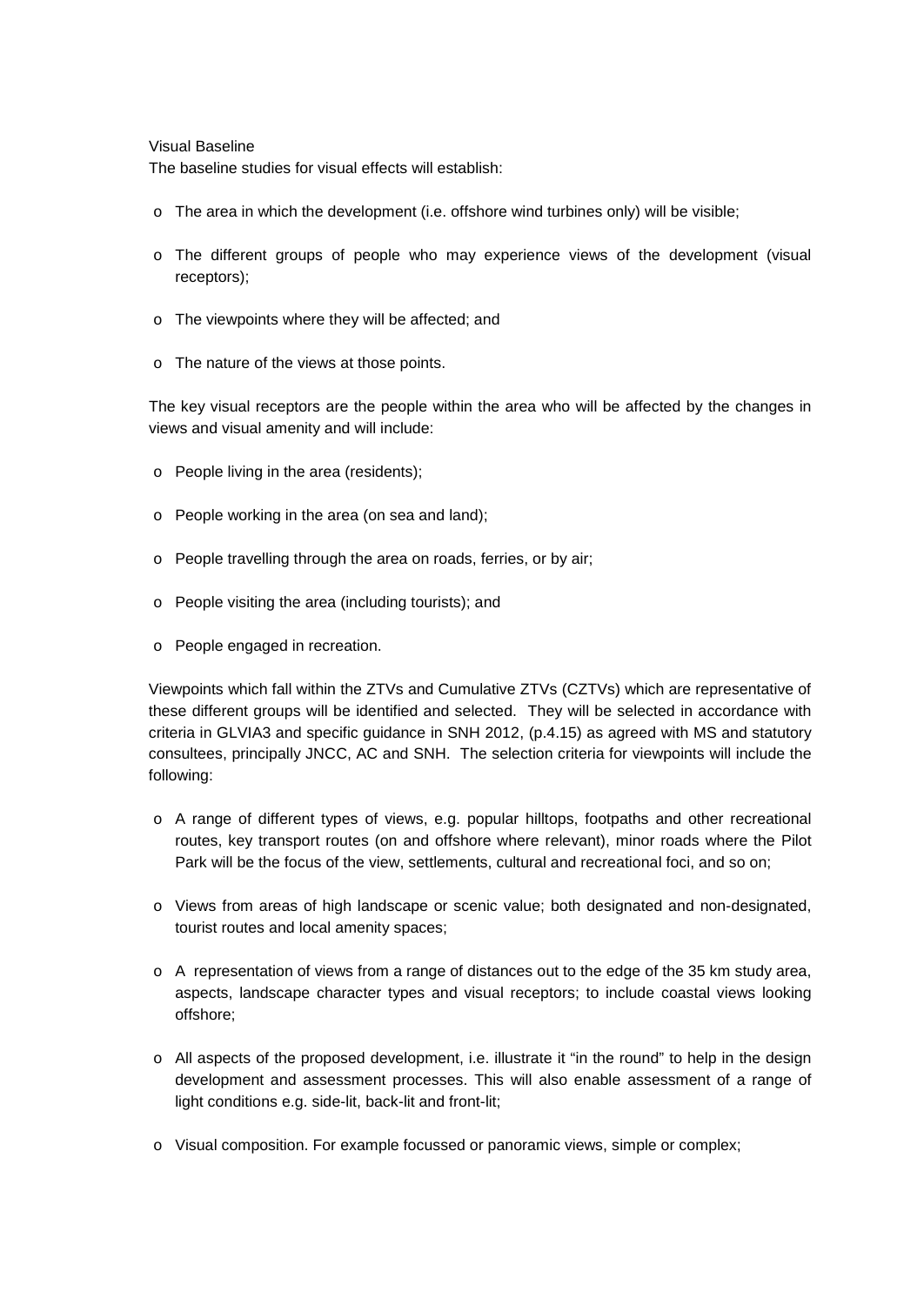- o The variety of images that the Wind Turbine Generator (WTG) Units and associated infrastructure (e.g. navigation / aviation requirements buoys and / or lights) will present from coastal and inland areas.
- o A range of distances and elevations out to the edge of the Study Area;
- o Sequential views along specific routes; and
- o Viewpoints that are already important vantage points within the landscape, for example local visitor attractions, scenic routes, or places with cultural landscape associations.

Key Design Viewpoints (as suggested in SNH 2012 "*Offshore Renewables – guidance on assessing the impact on coastal landscape and seascape*) will be selected and agreed from the above list.

## **6 STAGE 4: ASSESSMENT OF EFFECTS**

The assessment of effects includes:

- o Identification and evaluation of potential effects on seascape. 'Seascape effects are effects on seascape as a resource and affect seascape receptors as defined in the baseline study'. (SNH 2012a);
- o Identification and evaluation of potential landscape effects. Landscape effects are effects on landscape as a resource and affect landscape receptors as defined in the baseline study;
- o Identification and evaluation of potential visual effects. Visual effects are effects on views and visual amenity as experienced by people and affect visual receptors as defined in the baseline study; and
- o Identification and evaluation of cumulative effects. Cumulative effects may occur to the seascape, landscape, or visual resource and are defined as "the additional changes caused by a proposed development in conjunction with other similar developments or as the combined effect of a set of developments, taken together." (SNH 2012b). In keeping with guidance, this section **does not** include consideration of 'any effects on the settings and views for historic buildings…and other heritage assets' (GLVIA3, p.77), which are covered in Section 4 below.

#### 6.1.1 Assessment Criteria

#### 6.1.1.1 *Sensitivity to Change of Seascape*

The relative sensitivity of the seascape within the Local Coastal Character Areas is specific to the proposed change and depends upon a range of criteria which take account of the coastline, and both landward and seaward perspectives. The published guidance (SNH 2012, SNH 2008, GLVIA3) has been referred to in developing and applying the criteria. For the purposes of this assessment the following definitions have been applied as noted in [0](#page-6-0) below. It is stressed that in the assessment of a specific receptor/effect, the actual criteria applied may differ from the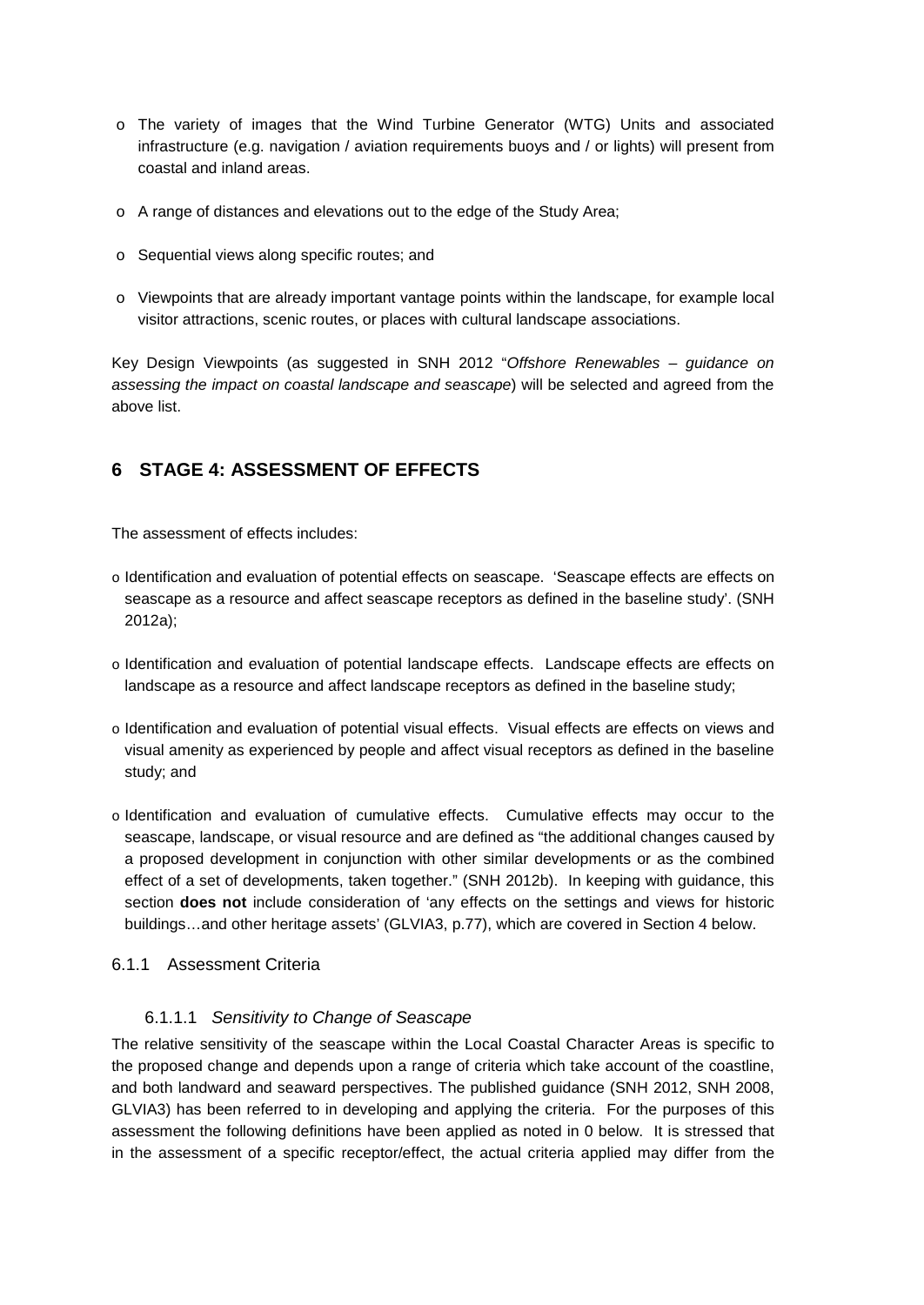Typical Criteria noted below. In all cases a clear explanation of the reasons for the judgement of sensitivity will be given.

<span id="page-6-0"></span>

| Sensitivity of        | <b>Typical Criteria</b>                                                                                                                                                      |
|-----------------------|------------------------------------------------------------------------------------------------------------------------------------------------------------------------------|
| receptor<br>Very High | <b>Susceptibility to Proposed Change</b>                                                                                                                                     |
|                       | Seascapes with very distinctive physical characteristics including shape,<br>enclosure, fragmentation, and prominent historic, cultural, or geological<br>features.          |
|                       | Seascapes with spectacular views, very complex visual composition, very<br>high diversity of detail, and aesthetic qualities which are intact and<br>uncompromised.<br>Value |
|                       |                                                                                                                                                                              |
|                       | Seascapes located within and which contribute to the value of                                                                                                                |
|                       | landscapes designated at national and international level.                                                                                                                   |
|                       | Seascapes with a very high degree of relative wildness*, with strong<br>evidence of and exposure to natural forces.                                                          |
|                       | Seascapes where there is evidence of high or very high value associated                                                                                                      |
|                       | with natural heritage, recreational activity, cultural associations, or other                                                                                                |
|                       | special interests.                                                                                                                                                           |
| <b>High</b>           | <b>Susceptibility to Proposed Change</b>                                                                                                                                     |
|                       | Seascapes with distinctive physical characteristics including shape,                                                                                                         |
|                       | enclosure, fragmentation, and specific historic, cultural, geological                                                                                                        |
|                       | features.                                                                                                                                                                    |
|                       | Seascapes with striking/expansive views, diverse visual composition and                                                                                                      |
|                       | aesthetic qualities which are predominantly intact.                                                                                                                          |
|                       | Value                                                                                                                                                                        |
|                       | Seascapes located within and which contribute to landscapes of high                                                                                                          |
|                       | value, recognised at regional or local level.                                                                                                                                |
|                       | Seascapes with a high degree of relative wildness*.                                                                                                                          |
|                       | Seascapes where there is evidence of value associated with natural                                                                                                           |
|                       | heritage, recreational activity, cultural associations, or other special                                                                                                     |
|                       | interests.                                                                                                                                                                   |
| <b>Medium</b>         | <b>Susceptibility to Proposed Change</b>                                                                                                                                     |
|                       | Seascapes with relatively unremarkable physical characteristics including                                                                                                    |
|                       | linear shape, large-scale, and little fragmentation,                                                                                                                         |
|                       | Seascapes with relatively simple visual composition.                                                                                                                         |
|                       | Seascapes where settings of key views include some developed features                                                                                                        |
|                       | and shipping or other maritime activity.<br>Value                                                                                                                            |
|                       | Seascapes with a degree of relative wildness*, which may be                                                                                                                  |
|                       | compromised by factors including existing development and accessibility.                                                                                                     |
|                       | Seascapes with few specific features of natural heritage, cultural                                                                                                           |
|                       | associations, or other special interest.                                                                                                                                     |

# **Table 1 Sensitivity of seascape receptors**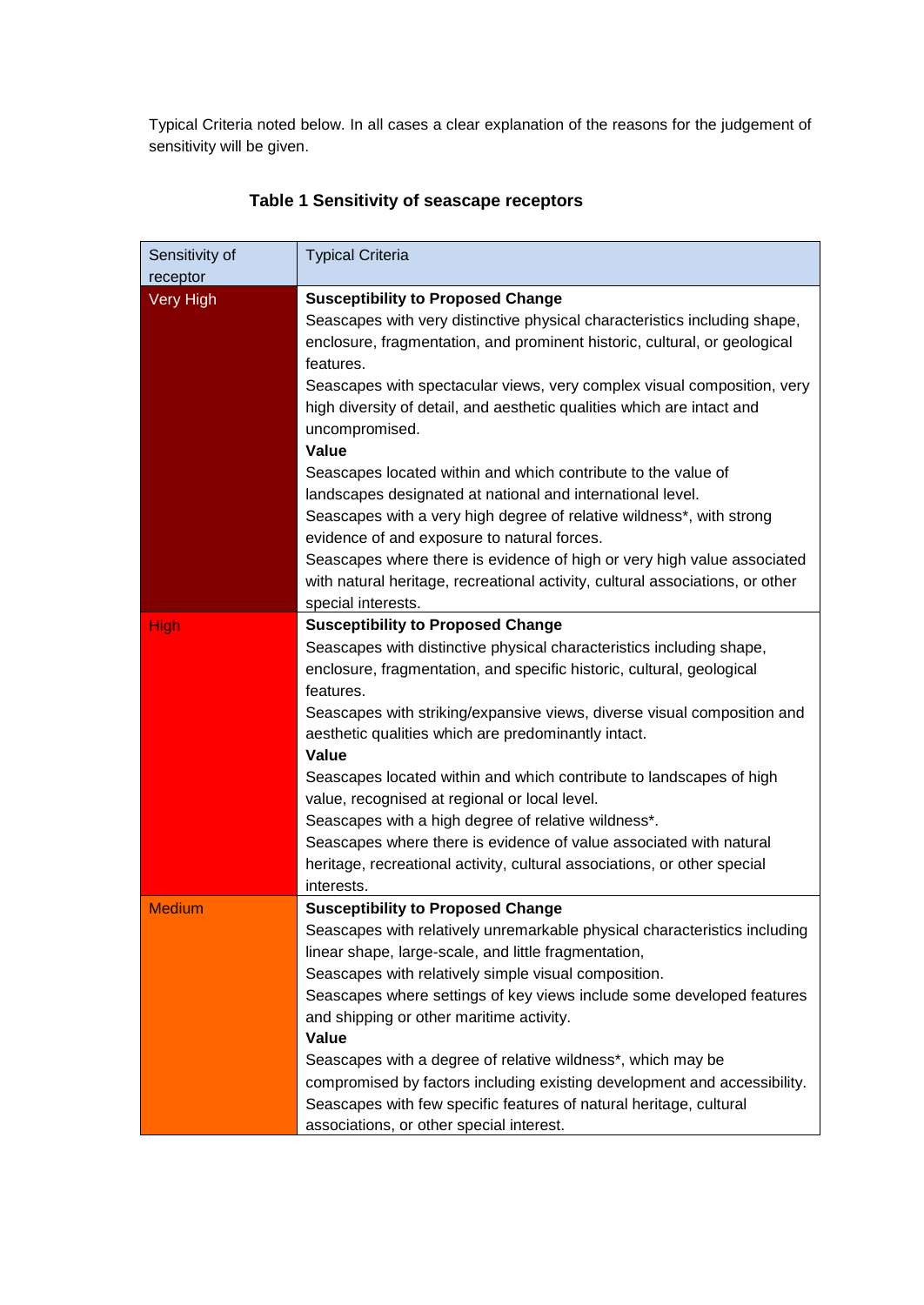| Sensitivity of    | <b>Typical Criteria</b>                                                 |  |  |  |  |  |
|-------------------|-------------------------------------------------------------------------|--|--|--|--|--|
| receptor          |                                                                         |  |  |  |  |  |
| Low               | <b>Susceptibility to Proposed Change</b>                                |  |  |  |  |  |
|                   | Seascapes comprising well-settled and readily accessible coastlines and |  |  |  |  |  |
|                   | hinterlands.                                                            |  |  |  |  |  |
|                   | Seascapes with prominent and frequent shipping or other maritime        |  |  |  |  |  |
|                   | activity.                                                               |  |  |  |  |  |
|                   | Value                                                                   |  |  |  |  |  |
|                   | Seascapes with no specific features of natural heritage, cultural       |  |  |  |  |  |
|                   | associations, or other special interest.                                |  |  |  |  |  |
| <b>Negligible</b> | <b>Susceptibility to Proposed Change</b>                                |  |  |  |  |  |
|                   | Seascapes comprising urban coastlines and hinterlands dominated by      |  |  |  |  |  |
|                   | development.                                                            |  |  |  |  |  |
|                   | Seascapes with seaward views dominated by shipping or other maritime    |  |  |  |  |  |
|                   | activity.                                                               |  |  |  |  |  |
|                   | Value                                                                   |  |  |  |  |  |
|                   | Seascapes with no specific features of natural heritage, cultural       |  |  |  |  |  |
|                   | associations, or other special interest.                                |  |  |  |  |  |

\*The level or degree of relative wildness will be assessed taking account of the existing SNH methodology as set out in "Mapping Scotland's Wildness Phase 1 – Identifying Relative Wildness Non –Technical Methodology, revised October 2012". The reasons for the judgements on levels of wildness will be clearly set out and justified in the assessment. We intend to support these judgements by building on the existing methodology, using more detailed datasets and additional parameters, which we believe will give a more accurate assessment in the specific context of this Study Area.

## 6.1.1.2 *Magnitude of Change to Seascapes*

The magnitude of change to seascapes is assessed in terms of 3 sets of criteria: (GLVIA3)

- o Size or scale;
- o Geographical extent; and
- o Duration and reversibility

For the purposes of this assessment the following definitions have been applied as noted in [0](#page-8-0) below. It is stressed that in the assessment of a specific receptor/effect, the actual criteria applied may differ from the Typical Criteria noted below. In all cases a clear explanation of the reasons for the judgement of magnitude will be given.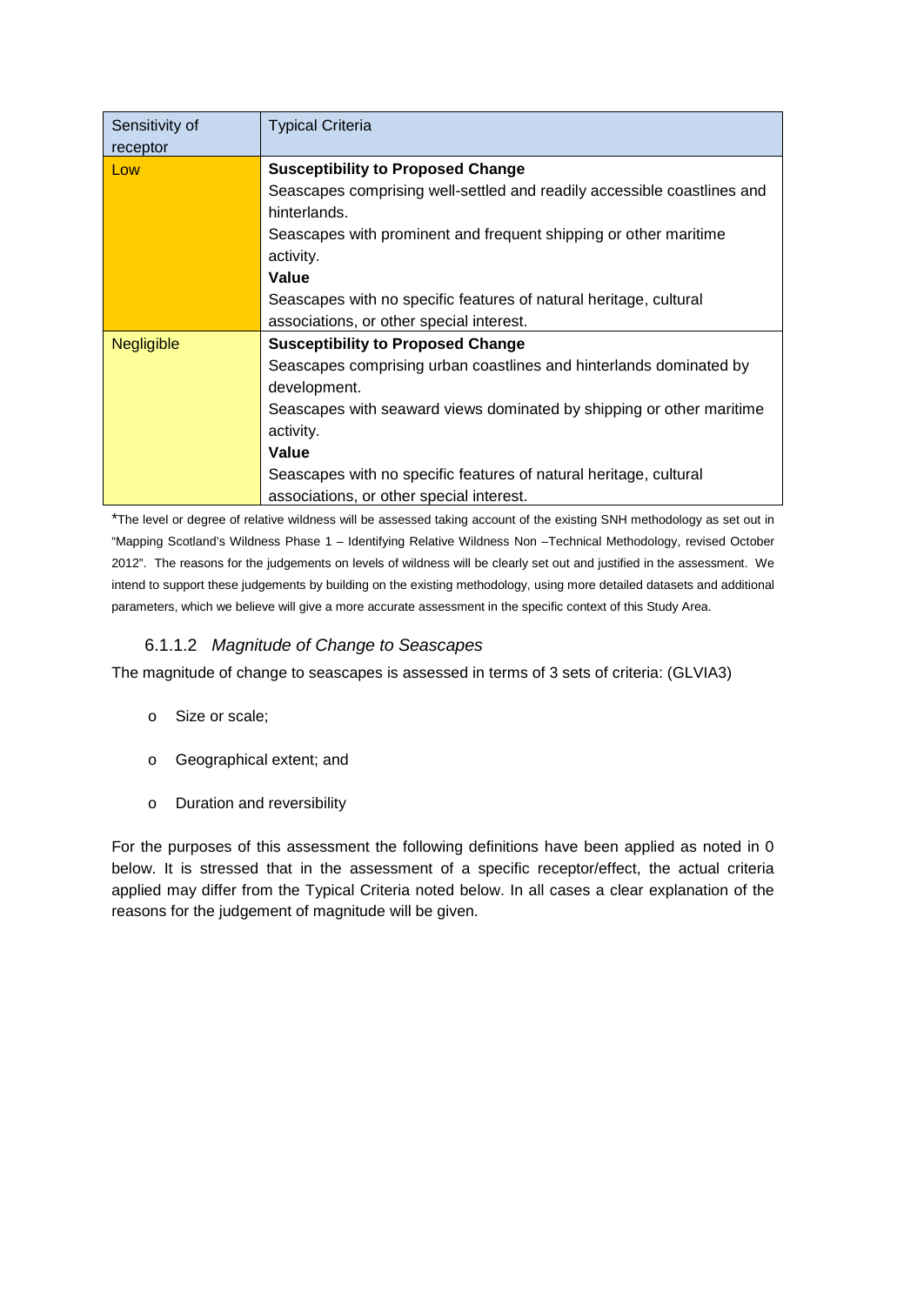# **Table 2 Definitions of magnitude of change to seascape**

<span id="page-8-0"></span>

| Magnitude of       | <b>Typical Criteria</b>                                                                    |  |  |  |  |  |
|--------------------|--------------------------------------------------------------------------------------------|--|--|--|--|--|
| change to receptor |                                                                                            |  |  |  |  |  |
| <b>Severe</b>      | <b>Size or Scale</b>                                                                       |  |  |  |  |  |
|                    | Very high proportion of seascape unit affected                                             |  |  |  |  |  |
|                    | Very high proportion of seascape elements affected                                         |  |  |  |  |  |
|                    | Complete loss of, or fundamental change to, the key characteristics of the                 |  |  |  |  |  |
|                    | seascape.                                                                                  |  |  |  |  |  |
|                    | <b>Geographical Extent</b>                                                                 |  |  |  |  |  |
|                    | Very large number of seascape units affected throughout the study area;                    |  |  |  |  |  |
|                    | very large area affected of the seascape unit(s) within which the                          |  |  |  |  |  |
|                    | development will sit; fundamental change to the immediate setting;                         |  |  |  |  |  |
|                    | fundamental change to the site of the proposed development.                                |  |  |  |  |  |
|                    | <b>Duration and reversibility</b>                                                          |  |  |  |  |  |
|                    | Permanent change to seascape                                                               |  |  |  |  |  |
|                    | Change not reversible.                                                                     |  |  |  |  |  |
| <b>Major</b>       | <b>Size or Scale</b>                                                                       |  |  |  |  |  |
|                    | High proportion of seascape unit affected                                                  |  |  |  |  |  |
|                    | High proportion of seascape elements affected.                                             |  |  |  |  |  |
|                    | Substantial change to key characteristics of seascape.<br><b>Geographical Extent</b>       |  |  |  |  |  |
|                    | Large number of seascape units affected in the majority of the study area;                 |  |  |  |  |  |
|                    |                                                                                            |  |  |  |  |  |
|                    | large area affected of the seascape unit(s) within which the development                   |  |  |  |  |  |
|                    | will sit; considerable change to the immediate setting; considerable                       |  |  |  |  |  |
|                    | change to the site of the proposed development.                                            |  |  |  |  |  |
|                    | <b>Duration and reversibility</b>                                                          |  |  |  |  |  |
|                    | Long term change to seascape (25 or more years)<br>Change difficult to remove or reinstate |  |  |  |  |  |
| <b>Moderate</b>    | <b>Size or Scale</b>                                                                       |  |  |  |  |  |
|                    | Moderate proportion of seascape unit affected                                              |  |  |  |  |  |
|                    | Moderate proportion of seascape elements affected.                                         |  |  |  |  |  |
|                    | Material change to key characteristics of the seascape.                                    |  |  |  |  |  |
|                    | <b>Geographical Extent</b>                                                                 |  |  |  |  |  |
|                    | Several seascape units affected over part of the study area; medium area                   |  |  |  |  |  |
|                    | affected of the seascape unit(s) within which the development will sit;                    |  |  |  |  |  |
|                    | noticeable change to the immediate setting; noticeable change to the site                  |  |  |  |  |  |
|                    | of the proposed development.                                                               |  |  |  |  |  |
|                    | <b>Duration and reversibility</b>                                                          |  |  |  |  |  |
|                    | Medium term change to seascape (5-24 years)                                                |  |  |  |  |  |
|                    | Change that can be partially removed or reinstated.                                        |  |  |  |  |  |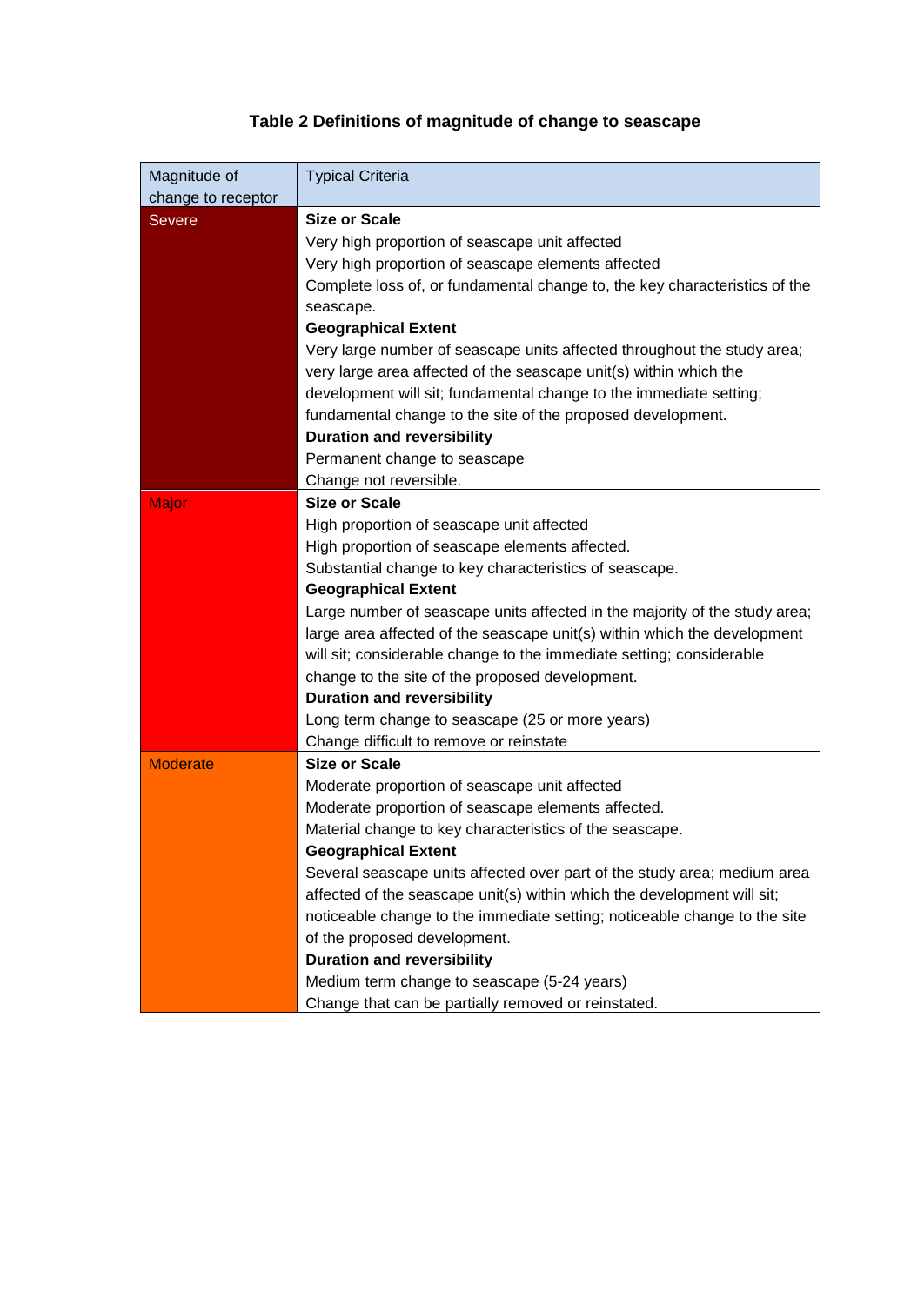| <b>Minor</b>      | Size or Scale                                                               |  |  |  |  |  |
|-------------------|-----------------------------------------------------------------------------|--|--|--|--|--|
|                   | Small proportion of seascape unit affected                                  |  |  |  |  |  |
|                   | Small proportion of seascape elements affected.                             |  |  |  |  |  |
|                   | Discernible changes to key characteristics of the seascape.                 |  |  |  |  |  |
|                   | <b>Geographical Extent</b>                                                  |  |  |  |  |  |
|                   | Few seascape units affected over a small part of the study area; small      |  |  |  |  |  |
|                   | area affected of the seascape unit(s) within which the development will     |  |  |  |  |  |
|                   | sit; insignificant change to the immediate setting; insignificant change to |  |  |  |  |  |
|                   | the site of the proposed development.                                       |  |  |  |  |  |
|                   | <b>Duration and reversibility</b>                                           |  |  |  |  |  |
|                   | Short term change to seascape (up to 5 years)                               |  |  |  |  |  |
|                   | Change that can be fully removed and reinstated                             |  |  |  |  |  |
| <b>Negligible</b> | Size or Scale                                                               |  |  |  |  |  |
|                   | Changes which are not discernible or have no effect on the integrity of     |  |  |  |  |  |
|                   | seascape elements or seascape unit.                                         |  |  |  |  |  |
|                   | <b>Geographical Extent</b>                                                  |  |  |  |  |  |
|                   | Few seascape units affected over part of the study area; very small area    |  |  |  |  |  |
|                   | affected of the seascape unit(s) within which the development will sit;     |  |  |  |  |  |
|                   | imperceptible change to the immediate setting; imperceptible change to      |  |  |  |  |  |
|                   | the site of the proposed development.                                       |  |  |  |  |  |

# 6.1.1.3 *Landscape Sensitivity to Change*

The relative sensitivity of the landscape character within each character area is specific to the proposed change and is assessed in terms of 2 sets of criteria: (GLVIA3):

- o Susceptibility to the change; and
- o Value of the receptor

For the purposes of this assessment the following definitions have been applied as noted in [0](#page-10-0) below. It is stressed that in the assessment of a specific receptor/effect, the actual criteria applied may differ from the Typical Criteria noted below. In all cases a clear explanation of the reasons for the judgement of sensitivity will be given.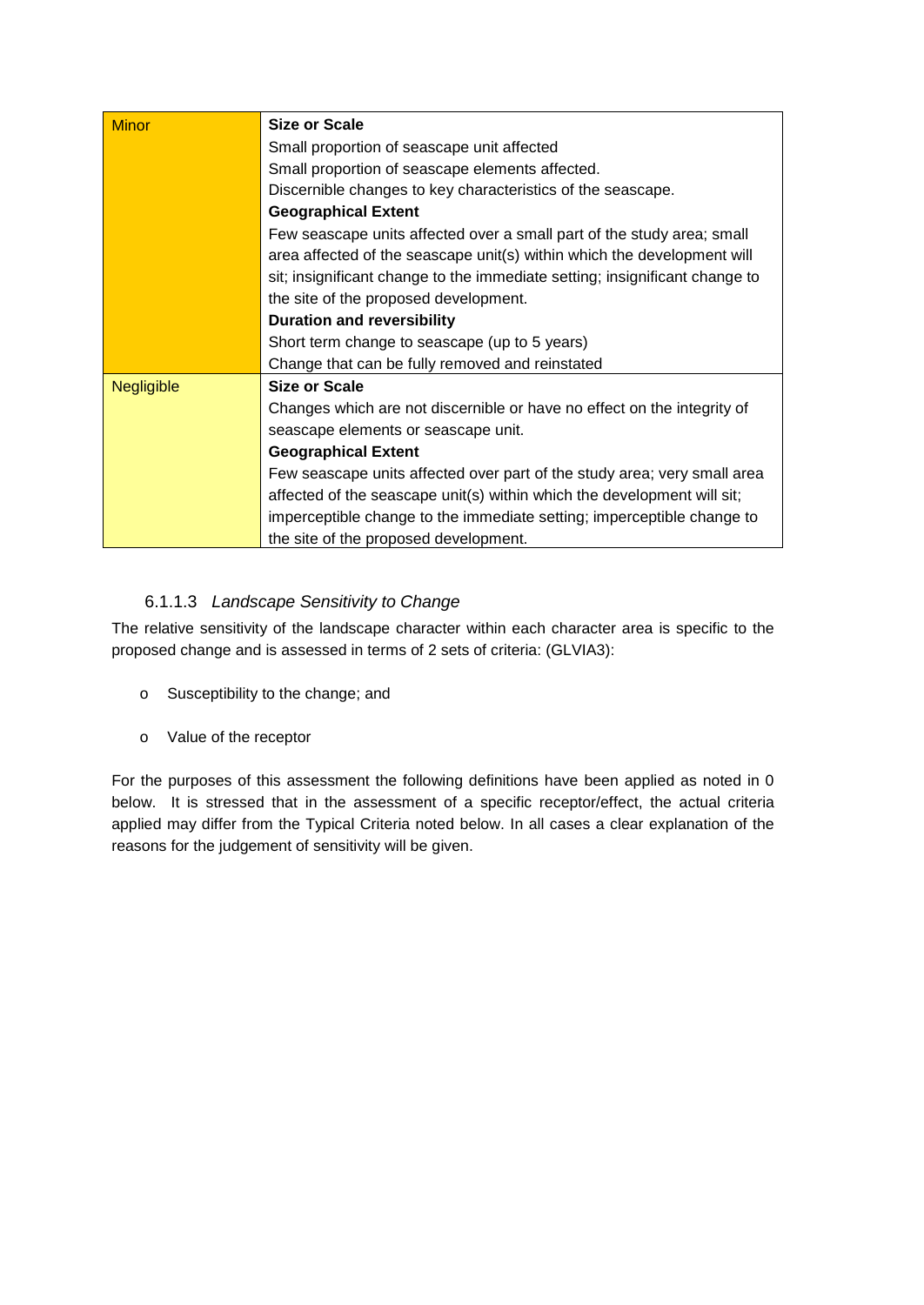# **Table 3 Definitions of landscape sensitivity**

<span id="page-10-0"></span>

| Sensitivity of<br>receptor | <b>Typical Criteria</b>                                                                                                                                                                                                                                                                                                                                                                                                                                                                                                                                                                                                     |  |  |  |  |
|----------------------------|-----------------------------------------------------------------------------------------------------------------------------------------------------------------------------------------------------------------------------------------------------------------------------------------------------------------------------------------------------------------------------------------------------------------------------------------------------------------------------------------------------------------------------------------------------------------------------------------------------------------------------|--|--|--|--|
| Very High                  | <b>Susceptibility to Proposed Change</b><br>Landscapes of very high quality and condition: with consistent, intact,<br>well-defined, and distinctive attributes, well-managed, in exceptional state<br>of repair.<br>None of the key characteristics of the landscape relate well to the<br>proposed development<br>Value                                                                                                                                                                                                                                                                                                   |  |  |  |  |
|                            | Landscapes located within and which contribute to the value of<br>landscapes designated at national and/or international level: e.g.<br>designated National Scenic Area, National Park, and World Heritage Site.<br>Landscapes with a very high degree of relative wildness*<br>Landscapes where there is evidence of very high value associated with<br>natural heritage, recreational activity, cultural associations, or other<br>special interests.                                                                                                                                                                     |  |  |  |  |
| <b>High</b>                | <b>Susceptibility to Proposed Change</b><br>Landscapes of high quality and condition.<br>Few of the key characteristics of the landscape relate well to the<br>proposed development<br><b>Value</b><br>Landscapes located within and which contribute to the value of<br>landscapes designated or recognised at regional or local level e.g.,<br>Historic Gardens and Designed Landscapes, AGLV, SLLC, AASL.<br>Landscapes with a high degree of relative wildness*.<br>Landscapes where there is evidence of high value associated with<br>natural heritage, recreational activity, cultural associations, or other        |  |  |  |  |
| <b>Medium</b>              | special interests.<br><b>Susceptibility to Proposed Change</b><br>Landscapes of moderate quality and condition.<br>Some of the key characteristics of the landscape relate well to the<br>proposed development<br>Value<br>Landscapes may be locally valued but with no explicit designation or<br>recognition of value.<br>Landscapes dominated by agricultural or other man-modified land uses,<br>although with some degree of relative wildness*.<br>Landscapes where there is evidence of some value associated with<br>natural heritage, recreational activity, cultural associations, or other<br>special interests. |  |  |  |  |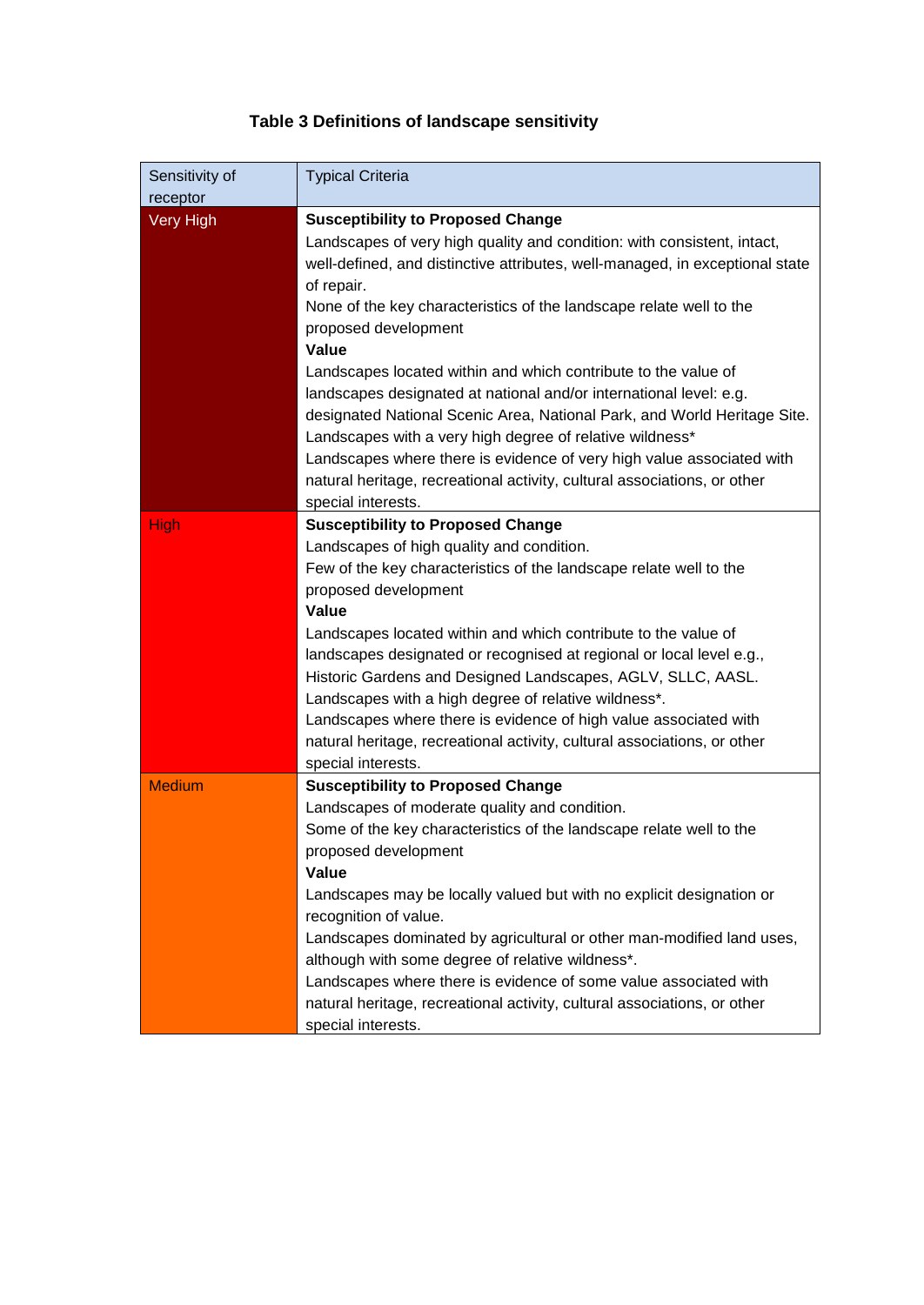| Sensitivity of<br>receptor | <b>Typical Criteria</b>                                                    |  |  |  |  |  |
|----------------------------|----------------------------------------------------------------------------|--|--|--|--|--|
|                            |                                                                            |  |  |  |  |  |
| Low                        | <b>Susceptibility to Proposed Change</b>                                   |  |  |  |  |  |
|                            | Landscapes of low or poor quality and condition, attributes poorly-        |  |  |  |  |  |
|                            | managed, in poor condition and state of repair                             |  |  |  |  |  |
|                            | Settled landscapes, with complex land use patterns where built elements    |  |  |  |  |  |
|                            | and structures are already a strong part of the landscape character.       |  |  |  |  |  |
|                            | Landscape intrinsically able to accommodate proposed change with           |  |  |  |  |  |
|                            | many of the key characteristics relating well to the proposed              |  |  |  |  |  |
|                            | development, or unlikely to be diminished.                                 |  |  |  |  |  |
|                            | Value                                                                      |  |  |  |  |  |
|                            | Landscapes with few specific features of natural heritage, cultural        |  |  |  |  |  |
|                            | associations, or other special interest.                                   |  |  |  |  |  |
| <b>Negligible</b>          | <b>Susceptibility to Proposed Change</b>                                   |  |  |  |  |  |
|                            | Heavily developed, industrial landscapes.                                  |  |  |  |  |  |
|                            | Landscapes of very low or very poor quality and condition, attributes very |  |  |  |  |  |
|                            | poorly-managed, in very poor condition and state of repair.                |  |  |  |  |  |
|                            | None of the key characteristics are likely to be diminished by the         |  |  |  |  |  |
|                            | proposed change.                                                           |  |  |  |  |  |
|                            | Value                                                                      |  |  |  |  |  |
|                            | Landscapes with no specific features of natural heritage, cultural         |  |  |  |  |  |
|                            | associations, or other special interest.                                   |  |  |  |  |  |

\* The level or degree of relative wildness will be assessed taking account of the existing SNH methodology as set out in "Mapping Scotland's Wildness Phase 1 – Identifying Relative Wildness Non –Technical Methodology, revised October 2012". The reasons for the judgements on levels of wildness will be clearly set out and justified in the assessment. We intend to support these judgements by building on the existing methodology, using more detailed datasets and additional parameters, which we believe will give a more accurate assessment in the specific context of this Study Area.

### 6.1.1.4 *Magnitude of Landscape Change*

The magnitude of change to landscapes is assessed in terms of 3 sets of criteria: (GLVIA3)

- o Size or scale;
- o Geographical extent; and
- o Duration and reversibility

For the purposes of this assessment the following definitions have been applied as noted in Table 4 below. It is stressed that in the assessment of a specific receptor/effect, the actual criteria applied may differ from the Typical Criteria noted below. In all cases a clear explanation of the reasons for the judgement of magnitude will be given.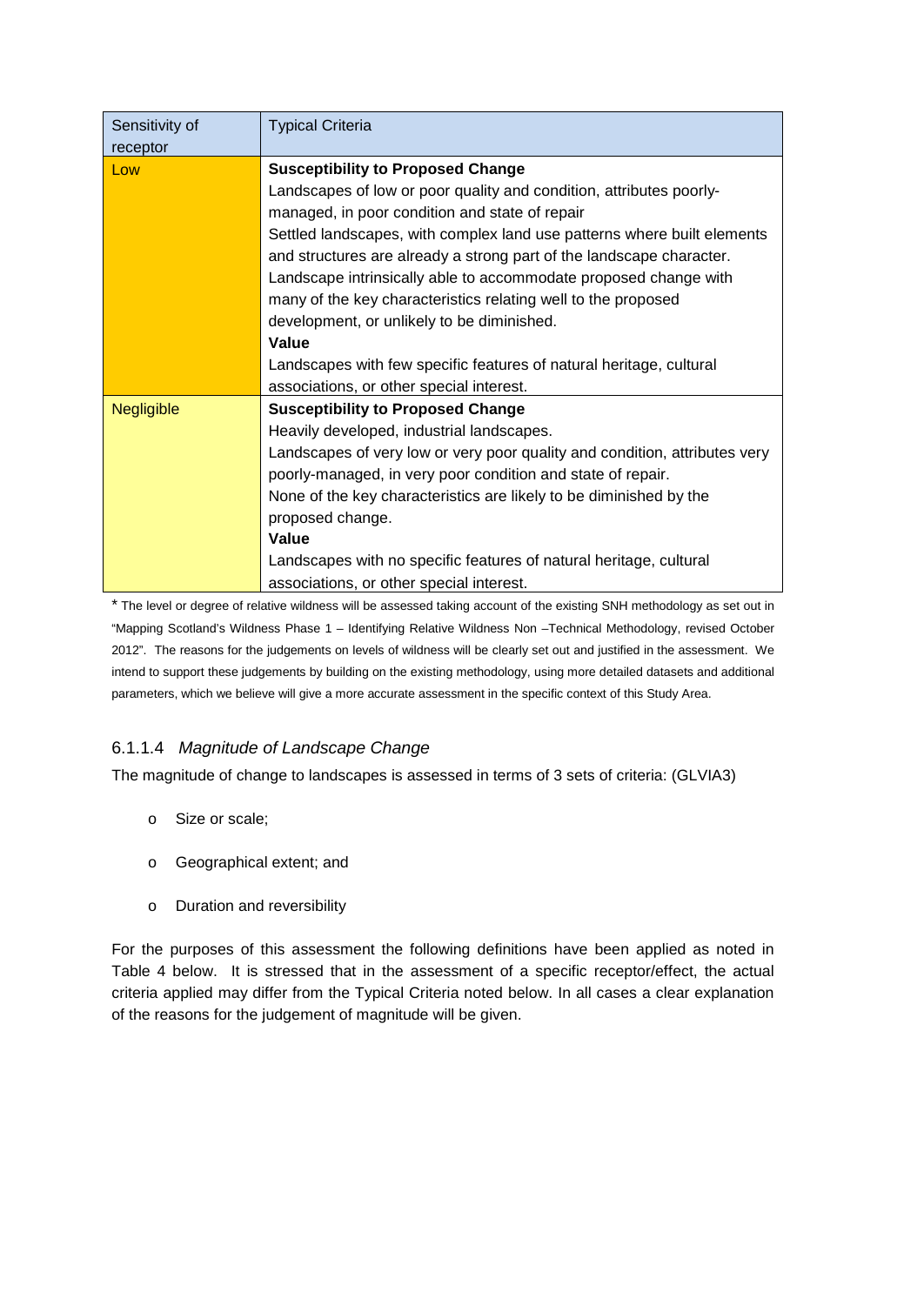# **Table 4 Definitions of magnitude of Landscape change**

| <b>Typical Criteria</b>                                                    |  |  |  |  |  |
|----------------------------------------------------------------------------|--|--|--|--|--|
| <b>Size or Scale</b>                                                       |  |  |  |  |  |
| Very high proportion of landscape unit affected                            |  |  |  |  |  |
| Very high proportion of landscape elements affected                        |  |  |  |  |  |
| Complete loss of, or fundamental change to, the key characteristics of the |  |  |  |  |  |
| landscape.                                                                 |  |  |  |  |  |
| <b>Geographical Extent</b>                                                 |  |  |  |  |  |
| Very large number of Landscape Character Types (LCTs) affected             |  |  |  |  |  |
| throughout the study area; very large area affected of the LCT(s) within   |  |  |  |  |  |
| which the development will sit; fundamental change to the immediate        |  |  |  |  |  |
| setting; fundamental change to the site of the proposed development.       |  |  |  |  |  |
| <b>Duration and reversibility</b>                                          |  |  |  |  |  |
| Permanent change to landscape                                              |  |  |  |  |  |
| Change not reversible.                                                     |  |  |  |  |  |
| <b>Size or Scale</b>                                                       |  |  |  |  |  |
| High proportion of landscape unit affected                                 |  |  |  |  |  |
| High proportion of landscape elements affected.                            |  |  |  |  |  |
| Substantial change to key characteristics of landscape.                    |  |  |  |  |  |
| <b>Geographical Extent</b>                                                 |  |  |  |  |  |
| Large number of LCTs affected in the majority of the study area; large     |  |  |  |  |  |
| area affected of the LCT(s) within which the development will sit;         |  |  |  |  |  |
| considerable change to the immediate setting; considerable change to       |  |  |  |  |  |
| the site of the proposed development.                                      |  |  |  |  |  |
| <b>Duration and reversibility</b>                                          |  |  |  |  |  |
| Long term change to landscape (25 or more years)                           |  |  |  |  |  |
| Change difficult to remove or reinstate                                    |  |  |  |  |  |
| <b>Size or Scale</b>                                                       |  |  |  |  |  |
| Moderate proportion of landscape unit affected                             |  |  |  |  |  |
| Moderate proportion of landscape elements affected.                        |  |  |  |  |  |
| Material change to key characteristics of the landscape.                   |  |  |  |  |  |
| <b>Geographical Extent</b>                                                 |  |  |  |  |  |
| Several LCTs affected over part of the study area; medium area affected    |  |  |  |  |  |
| of the LCT(s) within which the development will sit; noticeable change to  |  |  |  |  |  |
| the immediate setting; noticeable change to the site of the proposed       |  |  |  |  |  |
| development.<br><b>Duration and reversibility</b>                          |  |  |  |  |  |
| Medium term change to landscape (5-24 years)                               |  |  |  |  |  |
| Change that can be partially removed or reinstated.                        |  |  |  |  |  |
|                                                                            |  |  |  |  |  |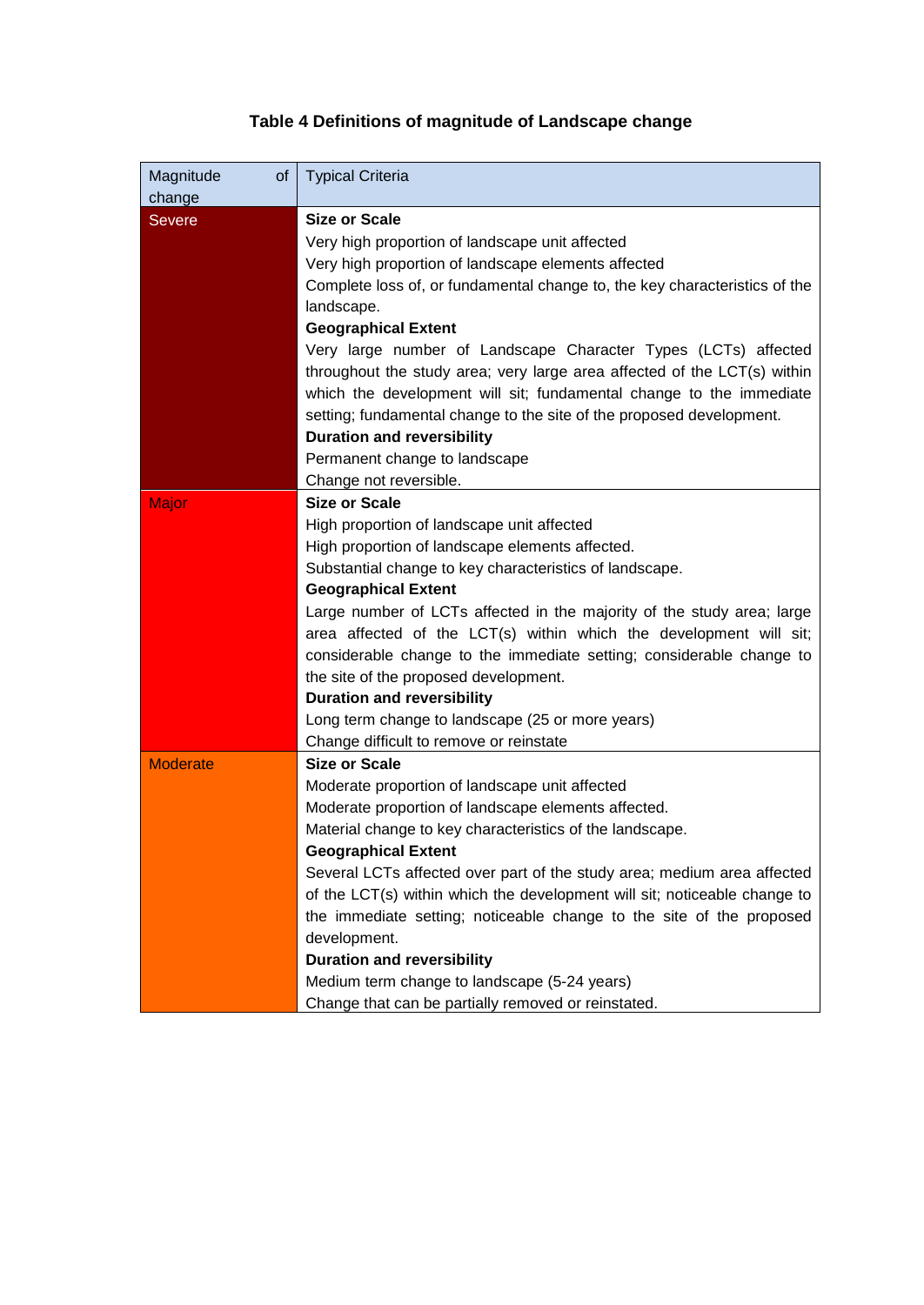| <b>Minor</b>      | Size or Scale                                                                |  |  |  |  |  |
|-------------------|------------------------------------------------------------------------------|--|--|--|--|--|
|                   | Small proportion of landscape unit affected                                  |  |  |  |  |  |
|                   | Small proportion of landscape elements affected.                             |  |  |  |  |  |
|                   | Discernable changes to key characteristics of the landscape.                 |  |  |  |  |  |
|                   | <b>Geographical Extent</b>                                                   |  |  |  |  |  |
|                   | Few LCTs affected over a small part of the study area; small area            |  |  |  |  |  |
|                   | affected of the LCTs(s) within which the development will sit; insignificant |  |  |  |  |  |
|                   | change to the immediate setting; insignificant change to the site of the     |  |  |  |  |  |
|                   | proposed development.                                                        |  |  |  |  |  |
|                   | <b>Duration and reversibility</b>                                            |  |  |  |  |  |
|                   | Short term change to landscape (up to 5 years)                               |  |  |  |  |  |
|                   | Change that can be fully removed and reinstated                              |  |  |  |  |  |
| <b>Negligible</b> | Size or Scale                                                                |  |  |  |  |  |
|                   | Changes which are not discernible or have no effect on the integrity of      |  |  |  |  |  |
|                   | landscape elements or landscape unit.                                        |  |  |  |  |  |
|                   | <b>Geographical Extent</b>                                                   |  |  |  |  |  |
|                   | Very few LCTs affected over part of the study area; very small area          |  |  |  |  |  |
|                   | affected of the LCTs (s) within which the development will sit;              |  |  |  |  |  |
|                   | imperceptible change to the immediate setting; imperceptible change to       |  |  |  |  |  |
|                   | the site of the proposed development.                                        |  |  |  |  |  |

# 6.1.1.5 *Sensitivity of Visual Receptors to change*

All visual receptors are people. The relative sensitivity of the visual receptors is specific to the proposed change and is assessed in terms of two sets of criteria (GLVIA3):

- o Susceptibility of visual receptors to the proposed change; and
- o Value attached to views experienced by receptors

For the purposes of this assessment the following definitions have been applied as noted in [0](#page-14-0) below. It is stressed that in the assessment of a specific receptor/effect, the actual criteria applied may differ from the Typical Criteria noted below. In all cases a clear explanation of the reasons for the judgement of sensitivity will be given.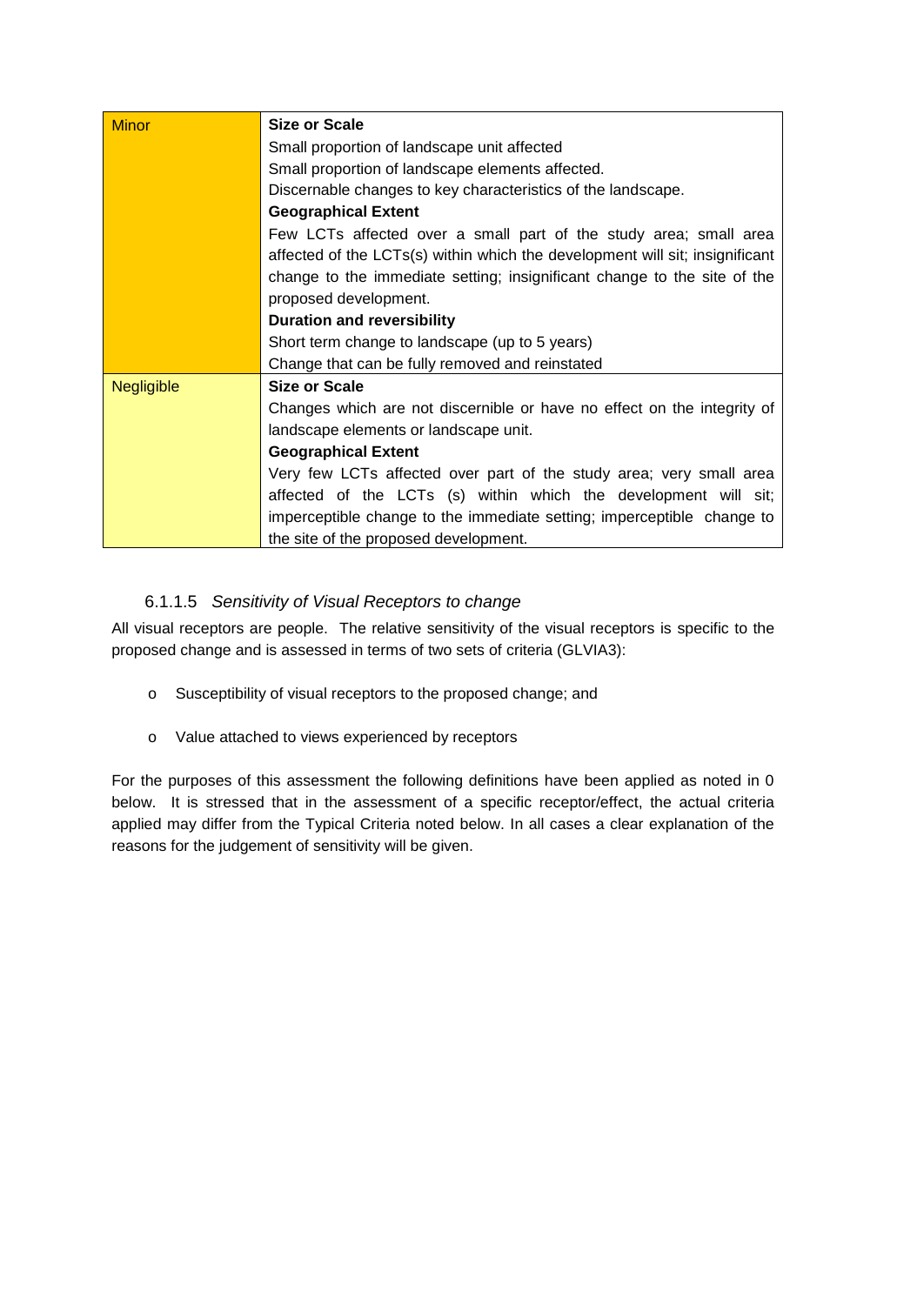# **Table 5 Definitions of visual sensitivity**

<span id="page-14-0"></span>

| Sensitivity of<br>receptor | <b>Typical Criteria</b>                                                                                                                                                                                                                                                                                                                                                                                                                                                                                                                                                                                                                                                                                                                                                                                                                                 |
|----------------------------|---------------------------------------------------------------------------------------------------------------------------------------------------------------------------------------------------------------------------------------------------------------------------------------------------------------------------------------------------------------------------------------------------------------------------------------------------------------------------------------------------------------------------------------------------------------------------------------------------------------------------------------------------------------------------------------------------------------------------------------------------------------------------------------------------------------------------------------------------------|
| Very High                  | <b>Susceptibility to Proposed Change</b><br>Users of strategic outdoor recreational facilities (including national long<br>distance footpaths, national cycle routes).<br>Visitors to important mountain summits, landmarks, heritage assets or<br>other attractions, where views are an essential contributor to the<br>experience<br>Residents at home with views of the development*<br><b>Value Attached to Views</b><br>Very high value placed on the View: celebrated viewpoint included in<br>tourist guides, view located within a landscape designated at national or                                                                                                                                                                                                                                                                          |
| <b>High</b>                | international level.<br><b>Susceptibility to Proposed Change</b><br>Users of outdoor recreational facilities (including local Core Paths and<br>other recreational footpaths, cycle routes or rights of way)<br>Special interest groups to whom landscape setting is important.<br>Residents of communities/settlements where views are an important<br>contributor to the landscape setting enjoyed by residents in the area<br><b>Value Attached to Views</b><br>High value placed on the View: recognised viewpoint marked on maps,<br>views within landscapes designated at regional or local level, views from<br>recognised scenic routes/designated tourist routes, views of (or from)<br>landscape or built features with important physical, cultural or historic<br>attributes. View protected at local or regional level by Development Plan |
| <b>Medium</b>              | <b>Susceptibility to Proposed Change</b><br>People engaged in outdoor sports or recreation where appreciation of the<br>landscape setting contributes to the experience<br>People at places of work, whose attention may be focused on their<br>activity rather than the wider landscape. but where the setting is<br>recognised as an important contributor to the quality of working life<br>Travellers on road, rail, ferry or other transport routes<br><b>Value Attached to Views</b><br>Some evidence of value placed on view, view may contribute to setting of<br>activity                                                                                                                                                                                                                                                                      |
| Low                        | <b>Susceptibility to Proposed Change</b><br>People at places of work, whose attention may be focused on their<br>activity rather than the wider landscape.<br>People engaged in outdoor sports or recreation which does not involve or<br>depend on appreciation of views of the landscape<br><b>Value Attached to Views</b><br>No evidence of value placed on view                                                                                                                                                                                                                                                                                                                                                                                                                                                                                     |
| <b>Negligible</b>          | Susceptibility to change of viewers and value attached to views are of a<br>level not considered relevant to the assessment                                                                                                                                                                                                                                                                                                                                                                                                                                                                                                                                                                                                                                                                                                                             |

\* Where agreed with the Planning Authority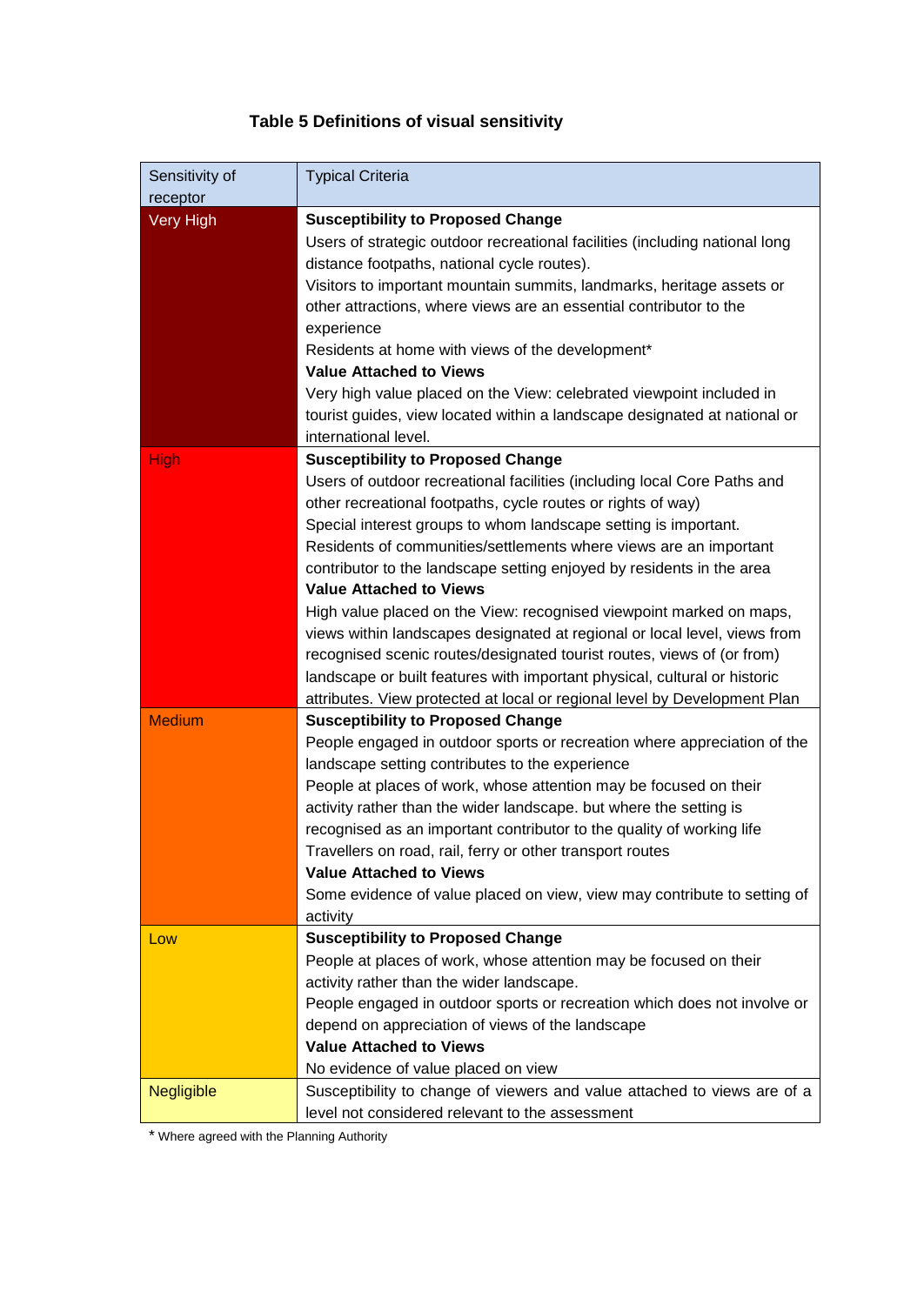#### 6.1.1.6 *Magnitude of Change to Views and Visual Amenity*

The magnitude of change to views and visual amenity experienced by the receptor is assessed in terms of 3 sets of criteria: (GLVIA3)

- o Size or scale;
- o Geographical extent; and
- o Duration and reversibility

For the purposes of this assessment the following definitions have been applied as noted in Table 6 below. It is stressed that in the assessment of a specific receptor/effect, the actual criteria applied may differ from the Typical Criteria noted below. In all cases a clear explanation of the reasons for the judgement of magnitude will be given.

| Magnitude of<br>change | <b>Definition</b>                                                         |  |  |  |  |  |
|------------------------|---------------------------------------------------------------------------|--|--|--|--|--|
| <b>Severe</b>          | <b>Size or Scale</b>                                                      |  |  |  |  |  |
|                        | Proposed change will define view.                                         |  |  |  |  |  |
|                        | All of development visible.                                               |  |  |  |  |  |
|                        | Very strong contrast with key visual characteristics of the baseline view |  |  |  |  |  |
|                        | e.g. scale, horizontality, composition.                                   |  |  |  |  |  |
|                        | Duration of view long, view studied/enjoyed for considerable time.        |  |  |  |  |  |
|                        | <b>Geographical Extent</b>                                                |  |  |  |  |  |
|                        | Angle of view to development directly coincides with focus of receptor    |  |  |  |  |  |
|                        | activity/viewpoint/road alignment, etc.                                   |  |  |  |  |  |
|                        | Very short distance from viewpoint to development                         |  |  |  |  |  |
|                        | Development occupying the majority of the view.                           |  |  |  |  |  |
|                        | <b>Duration and Reversibility</b>                                         |  |  |  |  |  |
|                        | Permanent change to view                                                  |  |  |  |  |  |
|                        | Change not reversible                                                     |  |  |  |  |  |
| Major                  | <b>Size or Scale</b>                                                      |  |  |  |  |  |
|                        | Development will be the dominant feature in the view.                     |  |  |  |  |  |
|                        | High proportion of development visible, no significant screening effects. |  |  |  |  |  |
|                        | Strong contrast with key visual characteristics of the baseline view e.g. |  |  |  |  |  |
|                        | scale, horizontality, composition.                                        |  |  |  |  |  |
|                        | Duration of view not curtailed by physical parameters.                    |  |  |  |  |  |
|                        | <b>Geographical Extent</b>                                                |  |  |  |  |  |
|                        | Angle of view to development coincides with focus of receptor             |  |  |  |  |  |
|                        | activity/viewpoint/road alignment, etc.                                   |  |  |  |  |  |
|                        | Short distance from viewpoint to development                              |  |  |  |  |  |
|                        | Development occupying a high proportion of the view.                      |  |  |  |  |  |
|                        | <b>Duration and Reversibility</b>                                         |  |  |  |  |  |
|                        | Long term change to view (25 or more years)                               |  |  |  |  |  |
|                        | Change difficult to remove or reinstate                                   |  |  |  |  |  |

#### **Table 6 Definitions of magnitude of visual change**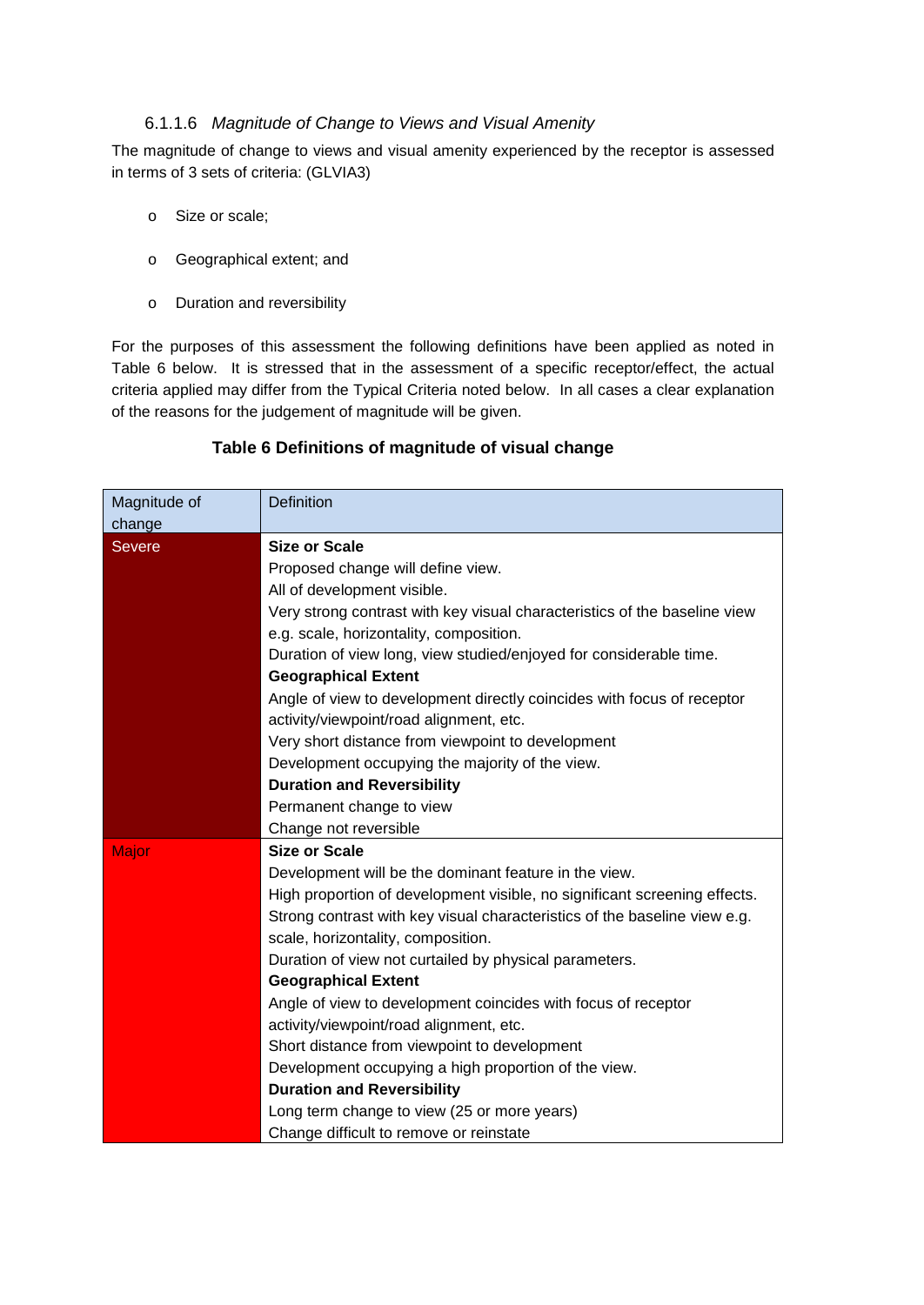| <b>Moderate</b>   | <b>Size or Scale</b>                                                     |  |  |  |  |  |  |
|-------------------|--------------------------------------------------------------------------|--|--|--|--|--|--|
|                   | Development will be a noticeable component of the view                   |  |  |  |  |  |  |
|                   | Development partially screened by topography, vegetation, etc.           |  |  |  |  |  |  |
|                   | Some conflicts with key visual characteristics of the baseline view e.g. |  |  |  |  |  |  |
|                   | scale, horizontality, composition.                                       |  |  |  |  |  |  |
|                   | Duration of view relatively short. Time to absorb or contemplate view    |  |  |  |  |  |  |
|                   | curtailed by physical parameters.                                        |  |  |  |  |  |  |
|                   | <b>Geographical Extent</b>                                               |  |  |  |  |  |  |
|                   | Angle of view to development does not coincide with focus of receptor    |  |  |  |  |  |  |
|                   | activity/viewpoint/road alignment, etc.                                  |  |  |  |  |  |  |
|                   | Moderate distance from viewpoint to development                          |  |  |  |  |  |  |
|                   | Development occupying part of the view.                                  |  |  |  |  |  |  |
|                   | <b>Duration and Reversibility</b>                                        |  |  |  |  |  |  |
|                   | Medium term change to view (5-24 years)                                  |  |  |  |  |  |  |
|                   | Change that can be partially removed or reinstated.                      |  |  |  |  |  |  |
| <b>Minor</b>      | <b>Size or Scale</b>                                                     |  |  |  |  |  |  |
|                   | Development is a minor component of view                                 |  |  |  |  |  |  |
|                   | Development substantially screened by topography, vegetation, etc.       |  |  |  |  |  |  |
|                   | Development compatible with key visual characteristics of the baseline   |  |  |  |  |  |  |
|                   | view e.g. scale, horizontality, composition.                             |  |  |  |  |  |  |
|                   | Duration of view short or transient. Glimpse or interrupted views        |  |  |  |  |  |  |
|                   | <b>Geographical Extent</b>                                               |  |  |  |  |  |  |
|                   | Angle of view predominantly away from development                        |  |  |  |  |  |  |
|                   | Long distance from viewpoint to development                              |  |  |  |  |  |  |
|                   | Development occupying a small part of the view.                          |  |  |  |  |  |  |
|                   | <b>Duration and Reversibility</b>                                        |  |  |  |  |  |  |
|                   | Short term change to view (up to 5 years)                                |  |  |  |  |  |  |
|                   | Change that can be fully removed and reinstated                          |  |  |  |  |  |  |
| <b>Negligible</b> | Changes which are not discernible.                                       |  |  |  |  |  |  |

### 6.1.1.7 *Environmental Consequence: Seascape, Landscape and Visual effects*

The sensitivity of the receptor and the magnitude of effect are combined to define the environmental consequence of the effect.

A clear explanation of how each judgement has been reached will be given in narrative form in the text, supported by reference to an impact matrix. It is important to note that with regard to Seascape, Landscape and Visual effects this matrix has been used as a guide only. The matrix is not used as a prescriptive tool, and the analysis of specific effects must make allowance for the exercise of professional judgement. Therefore, in some instances, a particular parameter may be considered as having a determining effect on the analysis at the expense of the matrix. It should also be noted that likelihood of impact is not considered a relevant parameter for landscape, seascape and visual effects and has not been included in the assessment.

The impact matrices will need to show consistency throughout the EIA. However, there may be individual chapters that need to be addressed slightly differently.

For the purposes of the SLVIA methodology, the impact matrix is presented in [0.](#page-17-0)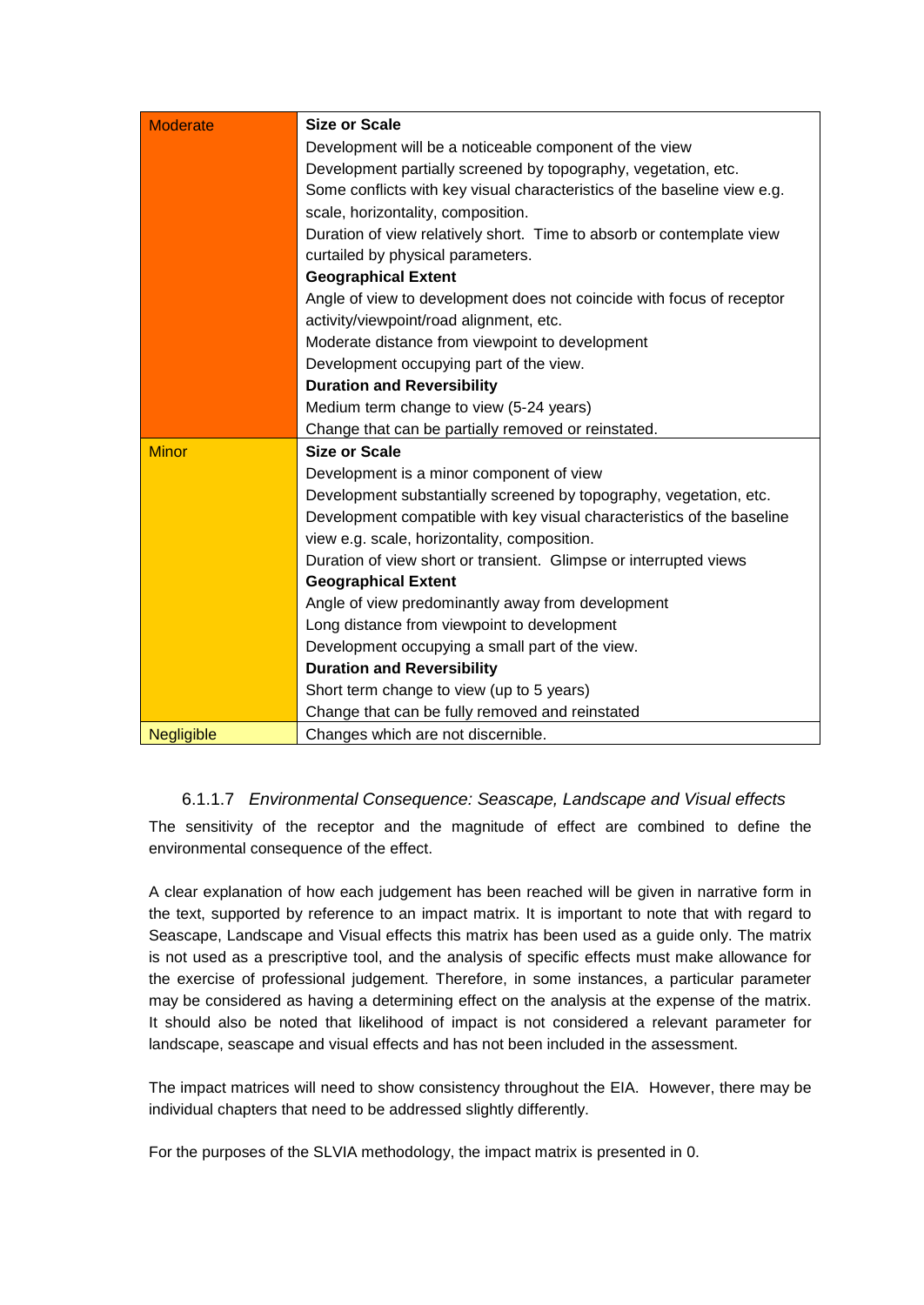#### **Table 7 Determination of consequence of effect**

<span id="page-17-0"></span>

| <b>SENSITIVITY</b> | <b>VERY HIGH</b> | <b>HIGH</b>     | <b>MEDIUM</b>     | <b>LOW</b>        | <b>NEGLIGIBLE</b> |
|--------------------|------------------|-----------------|-------------------|-------------------|-------------------|
| <b>MAGNITUDE</b>   |                  |                 |                   |                   |                   |
| <b>SEVERE</b>      | <b>Severe</b>    | <b>Severe</b>   | <b>Major</b>      | Moderate          | <b>Minor</b>      |
| <b>MAJOR</b>       | Severe           | <b>Major</b>    | <b>Major</b>      | Moderate          | <b>Minor</b>      |
| <b>MODERATE</b>    | <b>Maior</b>     | <b>Major</b>    | <b>Moderate</b>   | <b>Minor</b>      | <b>Negligible</b> |
| <b>MINOR</b>       | Moderate         | <b>Moderate</b> | <b>Minor</b>      | <b>Minor</b>      | <b>Negligible</b> |
| <b>NEGLIGIBLE</b>  | <b>Minor</b>     | <b>Minor</b>    | <b>Negligible</b> | <b>Negligible</b> | <b>Negligible</b> |

#### 6.1.2 Significance of Landscape, Seascape and Visual Effects

Again, the determination of the level of significance of the effect will need to be consistent throughout the EIA. However, there may be individual chapters that need to be addressed slightly differently

The table of significance of effects is shown below. Please note that this may change slightly in line with the overall EIA.

| <b>Consequence of</b><br><b>Impact</b> | <b>Significance under EIA Regulations</b>                                                       |
|----------------------------------------|-------------------------------------------------------------------------------------------------|
| <b>Severe</b>                          | Significant                                                                                     |
|                                        | Intolerable risk and / or significance. Effects to be avoided at all                            |
|                                        | costs.                                                                                          |
| <b>Major</b>                           | Significant                                                                                     |
|                                        | Highly significant and requires immediate action. Effects to be<br>avoided rather than managed. |
| <b>Moderate</b>                        | <b>Significant</b>                                                                              |
|                                        | Requires additional control measures and/or active management                                   |
| <b>Minor</b>                           | <b>Not Significant</b>                                                                          |
|                                        | May require some management to ensure remains<br>within                                         |
|                                        | acceptable levels                                                                               |
| <b>Negligible</b>                      | <b>Not Significant</b>                                                                          |
|                                        | Difficult to detect or measure.                                                                 |
| <b>Neutral</b>                         | No significance                                                                                 |
|                                        | No action required                                                                              |
| <b>Beneficial</b>                      | <b>Positive</b>                                                                                 |
|                                        | To be encouraged                                                                                |

### **Table 8 Determination of significance of effect**

#### 6.1.3 Cumulative Seascape Landscape and Visual Effects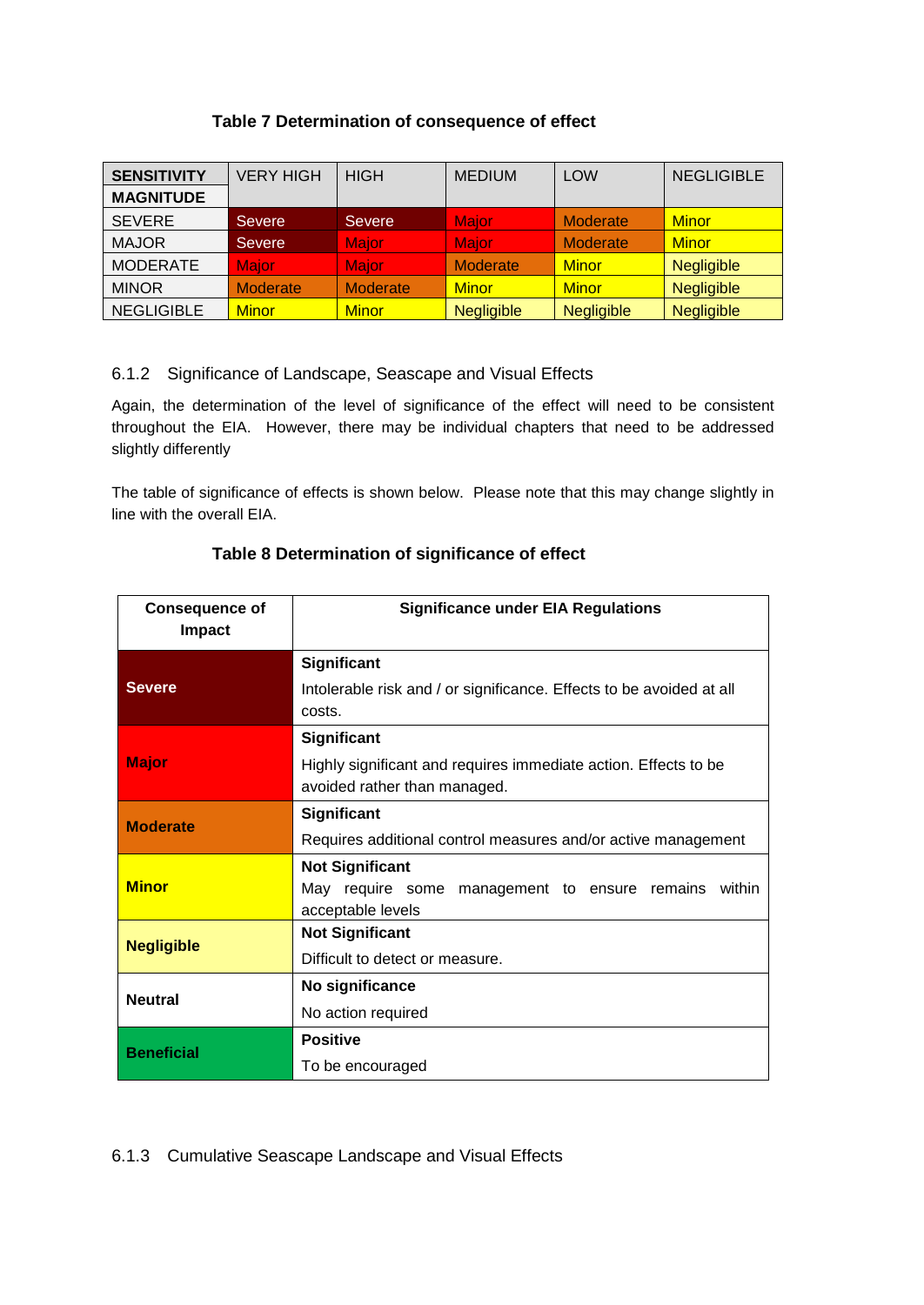The Methodology for the assessment of Cumulative Seascape and Landscape Effects will accord with key guidance in:

- o Landscape Institute and Institute of Environmental Management and Assessment 2013 "Guidelines for Landscape and Visual Assessment 3rd Edition" (in particular Chapter 7 pp120- 134);
- o SNH 2012a "Offshore Renewables guidance on assessing the impact on coastal landscape and seascape" (in particular pp33-35); and
- o SNH 2012b "Assessing the cumulative impact of onshore wind energy developments" (in particular pp10-21).

Outputs will be in accordance with the Advice Note included at Annex 2 of SNH 2012a.

Cumulative impacts will be defined as "the additional changes caused by a proposed development in conjunction with other similar developments or as the combined effect of a set of developments, taken together." (SNH 2012b) p4)

The assessment will include cumulative effects associated with the development proposal in combination with a list of developments to be agreed with statutory consultees which will include:

- o existing development, either built or under construction;
- o approved development, awaiting implementation; and
- o proposals awaiting determination within the planning process with design information in the public domain.

A checklist list will be provided with the list of projects to be assessed to explain the reasons for inclusion: e.g. setting the projects against a "menu" of priorities, including distance from the proposal, certainty of construction, etc. The relevant receptors (landscape character areas, designated landscapes, designed landscapes, visual receptors, including sequential routes through the study area) will also be listed.

The projects may include the following categories of development:

- o Buildings;
- o Onshore wind farms;
- o Offshore wind farms;
- o Harbour, port, waterfront and other related coastal development;
- o Grid electricity connector/link projects ;

A list of projects to be included in the assessment will be agreed between the developer and statutory consultees.